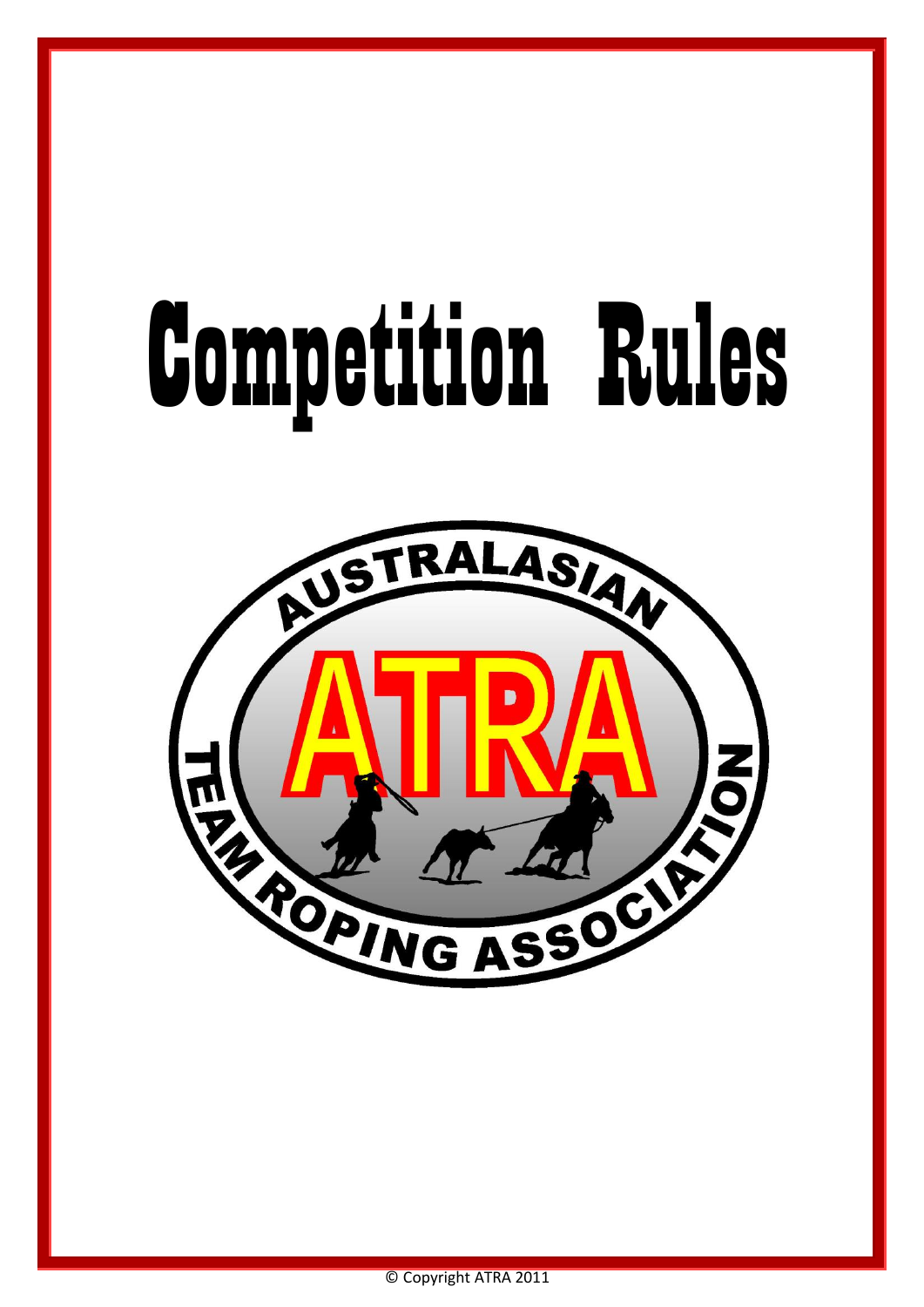# **Contents**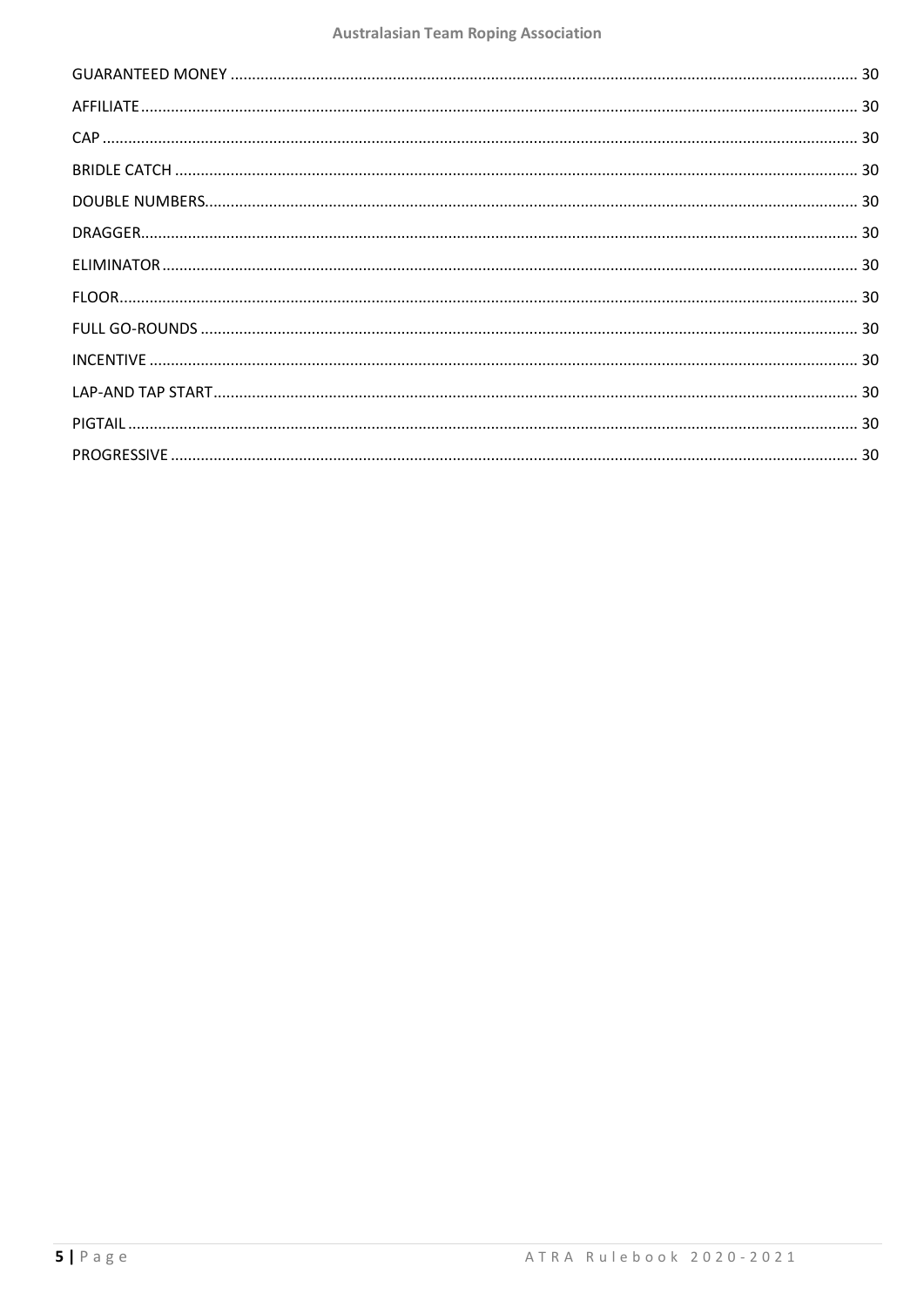# <span id="page-5-0"></span>**INTRODUCTION**

The Australasian Team Roping Association Inc (ATRA) is Asia Pacific's Premier Team Roping Organization and the affiliating body of the most prestigious team roping events across Asia Pacific. Providing team ropers the opportunity for **EQUALITY IN COMPETITION** which is the foundation of the ATRA and through its use of the United States Team Roping Championships (USTRC) Handicap system ropers of all ages, skill levels, and backgrounds have flocked to the sport. The innovative and creative nature of the ATRA has not only shaped the sport of team roping but also revolutionized it. The introduction of the USTRC based Team Roping Information and Data TRIAD classification system is the achievement of another milestone and thus continues the quest for **EQUALITY IN COMPETITION**. For the first time in the history of the sport, roper's classification will be determined by objective performance data. The result is a more fair and balanced system that allows ropers an even greater opportunity to participate on a level playing field.

The ATRA is a **"FIT ALL"** organization for team ropers. No matter what level of the sport you are in, the ATRA has a place for you to rope. The ATRA provides each roper with an opportunity to compete at a level suitable to their ability and that is made possible because of EQUALITY IN COMPETITION. The ATRA offers family entertainment at the highest level. The camaraderie and sportsmanship at team roping events is unparalleled by any other sport. The rewards can be the simple fact of competing or the extravagant prizes, money, and glory that comes with being a champion. Either way, such rewards can only be achieved through EQUALITY.

# <span id="page-5-1"></span>**CLASSIFICATIONS**

#### <span id="page-5-2"></span>**TRIAD CLASSIFICATION CRITERIA**

Ropers will be rated from a #1 to a #10 based on their ability level using the TRIAD classification system. The following are the general classification definitions for each team roper ability level.

**#1 TRUE BEGINNER** - This person is learning to ride and swing a rope. Learning is priority over competition.

**#2 BEGINNER NOVICE** - Inexperienced riders with little roping experience. Uncomfortable roping from a horse, this roper has difficulty controlling their horse and rope at the same time. This roper is new to competition.

**#3 MID LEVEL NOVICE** - This roper is competing more and catch percentages have increased. Comfortable roping from a horse, but limited horsemanship skills prevent control over any aspect of the run. This instability prevents making necessary adjustments during the course of a run, which leads to inconsistency from one run to the next.

**#4 UPPER-LEVEL NOVICE** - Better rope handling mechanics allow for more catches. Better horsemanship skills afford control on slow moving steers, but this roper still lacks the necessary rope skills and horsemanship to adjust to fast moving steers. Headers do not handle cattle very well and heelers lack ability to time feet. Both are inconsistent at putting runs together for the average.

**#5 LOW LEVEL AMATEUR - (HEADER)** Catches more than misses and handles cattle with more consistency. This roper rides a conservative barrier, so most of his/her catches are well down the arena. This roper stands out in novice class roping.

**(HEELER)** This roper can sense being in time with the steer, which allows for a better catch to miss ratio. Reaction time is slow making it difficult to adjust to speed in the run. He/She has developed a pattern from one run to the next but struggles to catch many steers in succession. This roper stands out in novice class roping.

**#6 MID LEVEL AMATEUR - (HEADER)** Catches the majority of steers around the horns. Better at riding the barrier, this roper is turning steers where the heart of the roping is taking place. Skilled at handling steers through the corner, allows heelers to catch more easily and more frequently behind them. Typically rides to the hip of the steer before taking a throw and therefore does not take time out of the run.

**(HEELER)** This roper knows when they are in time with the steer. Better horsemanship and better rope handling skills allow them to make adjustments during the course of the run in order to time up with the steer. This roper rides a conservative corner and usually tracks the steer several jumps to find a throw. Timing is more automatic, so this roper will seldom completely miss a steer, however, he/she will frequently rope one leg. Focused more on catching than dictating the speed of the run.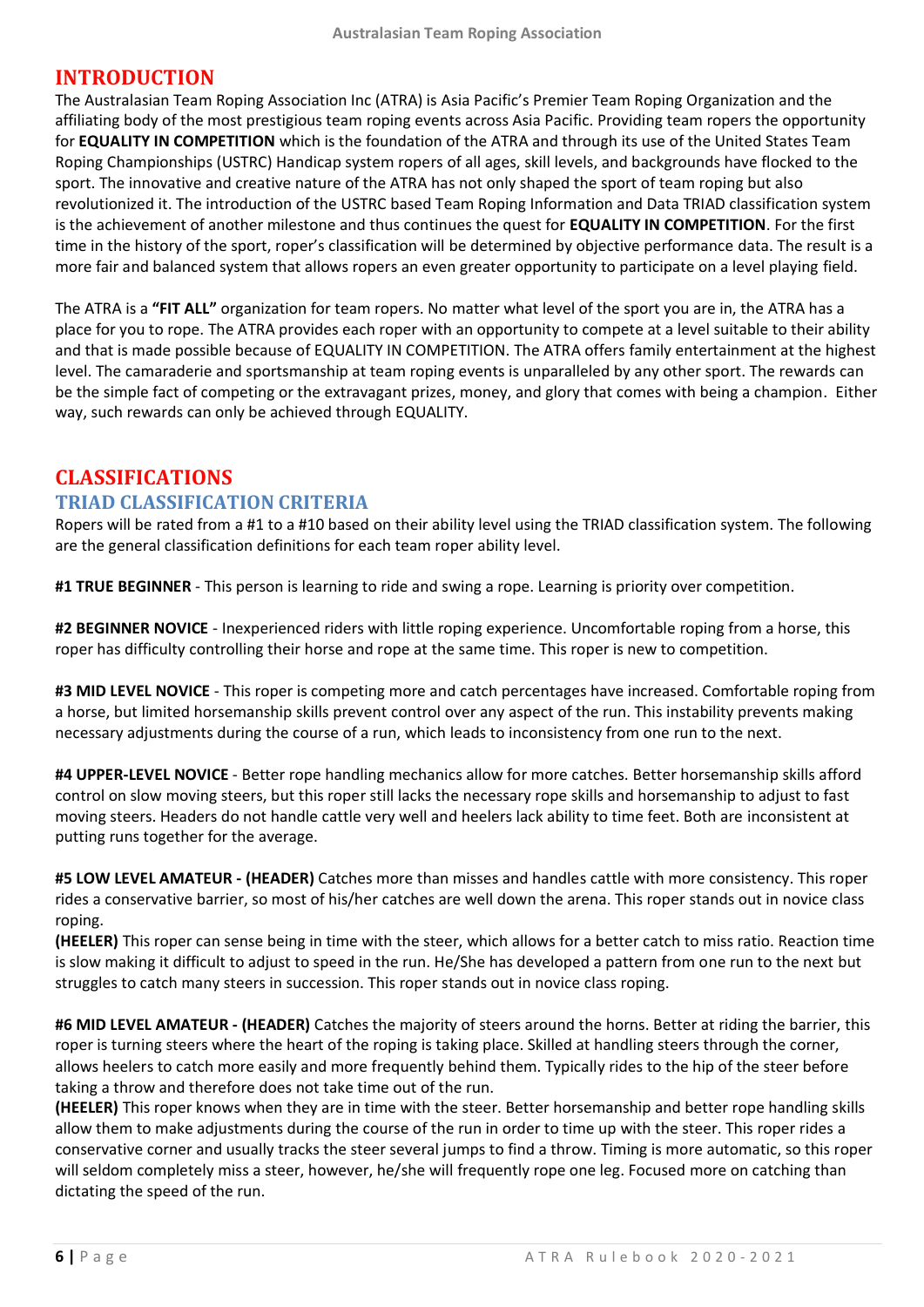**#7 SEMI PRO - (HEADER)** This roper can dictate the speed of the run. Skilled at riding the barrier, he/she will catch most steers in the upper 1/3 of the arena.

**HIGH LEVEL AMATEUR - (HEELER)** Sound horsemanship and sound rope skills allow this roper to catch most of their cattle by two feet. This roper sets the run up using a wide angle relative to the steer and rides aggressively through the corner. A solid catcher with intermittent ability to speed up the run. Typically, this roper will hold slack overhead, thus allowing more rope to extend between them and the steer. The inability to quickly shut the run down on a consistent basis prevents a higher classification.

**#8 PROFESSIONAL - (HEADER)** This roper rides a barrier extremely well regardless of the length of score. They consistently rope their steers on the gain (a stride back of the steer) and with excellent horsemanship skills they control both the steer and the speed of the run.

**SEMI PRO - (HEELER)** This roper rides higher and tighter horse position relative to the steer and consistently catches their steers on the third or fourth jump. Quicker at handling their slack, this roper can take time out of the run by dallying on a shorter rope.

**#9 WORLD CLASS - (HEADER)** Regardless of the roping conditions, this header has the unique calculated ability to control the run. They ride superior horses, which allow them to make the most of any steer they draw. This header generally ropes for a living and /or is among the best in the world.

**PROFESSIONAL - (HEELER)** This roper rides the corner looking for position that enables him to rope as the steer leaves the corner. This aggressive position allows him to rope most of his steers by two feet on the second or third jump.

**#10 WORLD CLASS - (HEELER)** This roper rides corner looking to rope the steer on the first legal jump and has the calculated ability to make up time on any given run. Superior horsemanship and rope handling skills allow him to rope most of his steers by two feet on the first or second jump. Ropes for a living and /or is among the best in the world. World NFR quality heeler.

The purpose of the classification system is to provide for ropers a handicap system, which will allow them the opportunity to compete throughout the country against those of similar skills. The ATRA acknowledges that there is no such thing as a perfect classification system.

# <span id="page-6-0"></span>**CLASSIFICATION SYSTEM & HALF (.5) TRIAD CLASSIFICATION SYSTEM**

The Classification system is used to limit the margin of error in setting roping divisions. Each roper is classified or rated with a number 1 through 10, according to his or her ability to rope. No roper will be numbered higher than 10. Your classification number is your ability rating as judged by your peers and/or performance based. In order to fine-tune the TRIAD Classification System, ATRA has implemented the half (.5) system. A roper with a half (.5) rating is someone who has proven by performance to have a competitive advantage (or disadvantage) among his or her classification group but is not a full classification number off.

Headers classified as a TRIAD #3 through to TRIAD #7 will be eligible to receive a half (.5) classification. For example, a #5 header who has proven to have a competitive advantage will be reclassified as a #5.5. Moreover, a #5 header who has proven to struggle, but would be too dominant as a #4, would be reclassified as a #4.5. Therefore, ropers can move up to a half (.5) status or down to a half (.5) status. The classification categories for Headers will be as follows: #1, #2, #3, #3.5, #4, #4.5, #5, #5.5, #6, #6.5, #7, #7.5, #8, and #9.

Heelers classified as a TRIAD #3 through to TRIAD #9 will be eligible to receive a half (.5) classification. For example, a #6 heeler who has proven to have a competitive advantage will be reclassified as a #6.5. Moreover a #6 heeler who has proven to struggle, but would be too dominant as a #5, would be reclassified as a #5.5. Therefore, ropers can move up to a half (.5) status or down to a half (.5) status. The classification categories for Heelers will be as follows: #1, #2, #3, #3.5, #4, #4.5, #5, #5.5, #6, #6.5, #7, #7.5, #8, #8.5, #9, #9.5 and #10.

The effect of the half (.5) system will further level the playing field by preventing two half (.5) ropers from partnering together unless they give up a division. For example, a #5.5 header won't be allowed to enter the #10 division with a #5.5 heeler. Instead, they will have to enter the #11 division. However, a #5.5 header will be allowed to enter the #10 division with a #5 heeler. In other words, the sum of your classification and your partner's classification determines the division you are eligible to enter unless BOTH ropers are classified as a half (.5) roper. This procedure will more closely define the calibre of each roping division.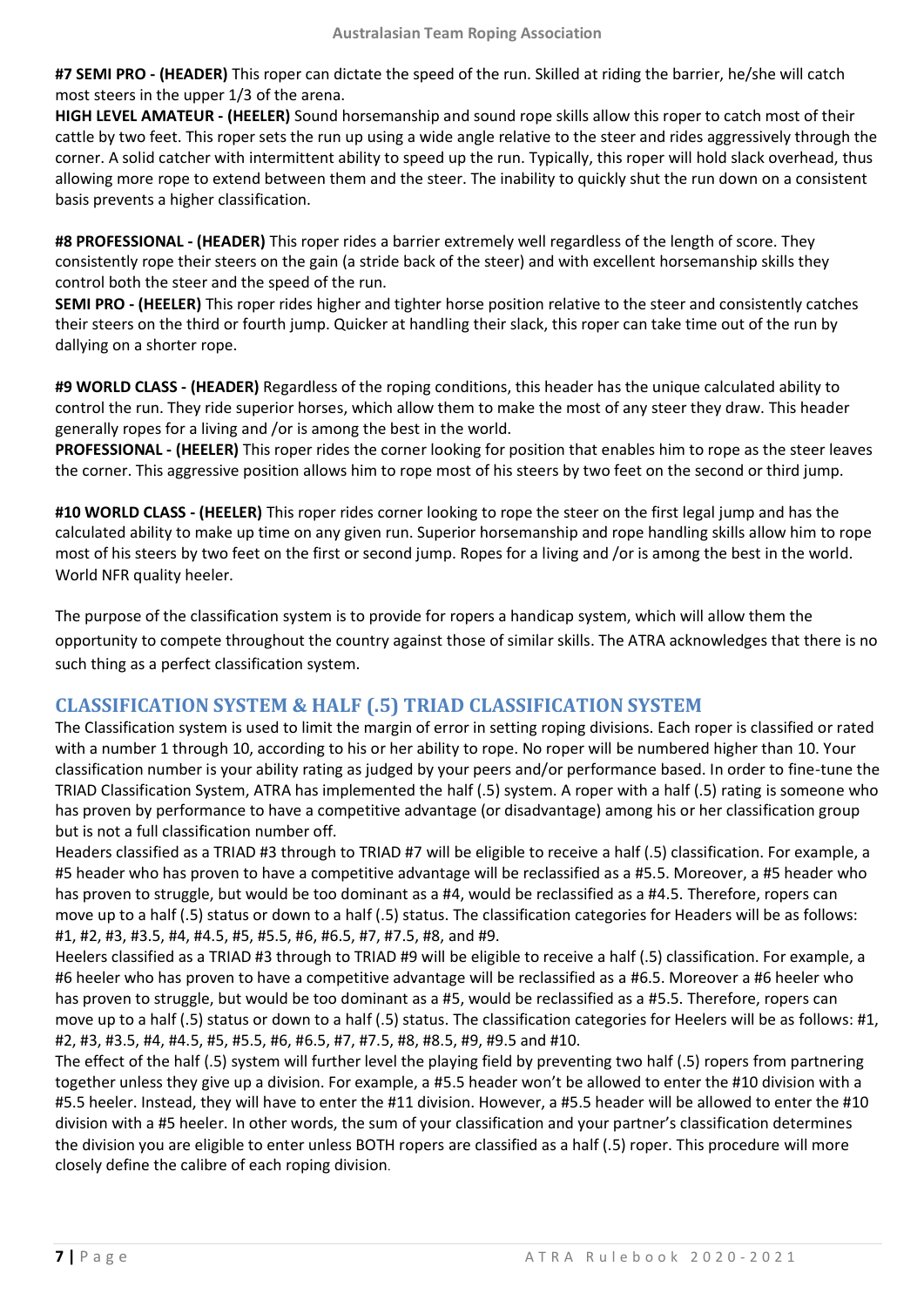#### <span id="page-7-0"></span>**CLASSIFICATION CAPS & FLOORS**

The use of a "Cap" i.e., capping a roping in an effort to eliminate participation of higher classified ropers, and a "Floor" i.e., establishing a minimum handicap requirement for ropers entering any specific division will be in use as a means by which to further define the calibre of ropers that are eligible to compete in a given roping.

#### <span id="page-7-1"></span>**CLASSIFICATION SLIDES**

To make a roping more competitive a "slide" is added to team'stime based on the individual header / heeler ratings. A Slide Roping is open for any numbered team to enter. Members may only enter with the same partner once however they are permitted to swap ends with the same partner.

You can run whatever number slide roping, but a #10 Slide is being used as an example

- 1.5 seconds ADDED to the average time ...............for each number ABOVE a #10 team
- 1.5 seconds SUBTRACTED from the average time .............for each number BELOW a #10 team (E.g., #11.5 team will get 1.5 seconds added to the average time & a #7 team would get 4.5 seconds subtracted from the average time)
- You may want to include a maximum handicap 4.5 seconds either way.

#### **ATRA NATIONAL & REGIONAL POINTS WILL BE ALLOCATED FROM A SLIDE ROPING**

Numbered events points within the slide are treated the same way as incentives would be (Eg. #13, #9 & #7 Team Roping events would get points 10-1)

#### <span id="page-7-2"></span>**FIRST TIME CLASSIFICATION**

First time applicants are encouraged to seek first time classification recommendations from references such as promoters, instructors or well-known ropers within their area when applying. Upon receipt of applications from firsttime applicants, which are not accompanied with references, ropers will receive a temporary classification, which will allow them to be classified based on input from his/her roping peers.

First-time classifications are deemed to be temporary until performance data is obtained. Any temporary classification number is subject to change or be corrected by the ATRA in the event of an inaccurate first-time determination.

#### <span id="page-7-3"></span>**APPEALS**

To be eligible for an appeal, the roper must meet one of the following requirements:

- a) Performance profile suggests the roper is struggling to compete.
- b) No current performance data on file.
- c) The roper has a medical condition that affects their ability to compete (must provide medical records and a doctor's release)
- d) Believes they have been incorrectly classified

If a roper meets the above requirements, he/she will need to complete the online Classification Review form. The review will be determined on performance information gathered by the Classification officer to complete the process. If an appeal is granted to lower a roper's classification and the result of doing so allows the roper to become dominant, the ATRA retains the right to immediately return the roper to the previous classification.

#### <span id="page-7-4"></span>**INTERIM CHANGES**

Final judgment in all classification disputes shall rest with the ATRA. The ATRA reserves the right to change the classifications of ropers anytime throughout the year, where by performance data suggests the roper is miss-classified, or where by the roper exhibits a dominance or clear advantage at the assigned classification or for punitive reasons of the ATRA rules. An ATRA representative will notify members of changes to their classification number by email, phone, text message or in person.

#### <span id="page-7-5"></span>**PROMOTERS USE OF ATRA CLASSIFICATION SYSTEM**

(Non-ATRA roping) Any roping promoters may use the ATRA classification system by advertising that ropers must produce a current membership card to receive their winnings. If they do not have a card or the sum of the teams' classifications do not fit the division entered, the team forfeits winnings and entry fees. If an unclassified roper enters a roping advertising ATRA numbers, the promoter has the prerogative to assign a temporary number. If for any reason a roper does not have a current ATRA card, including those requesting temporary numbers, the promoter is requested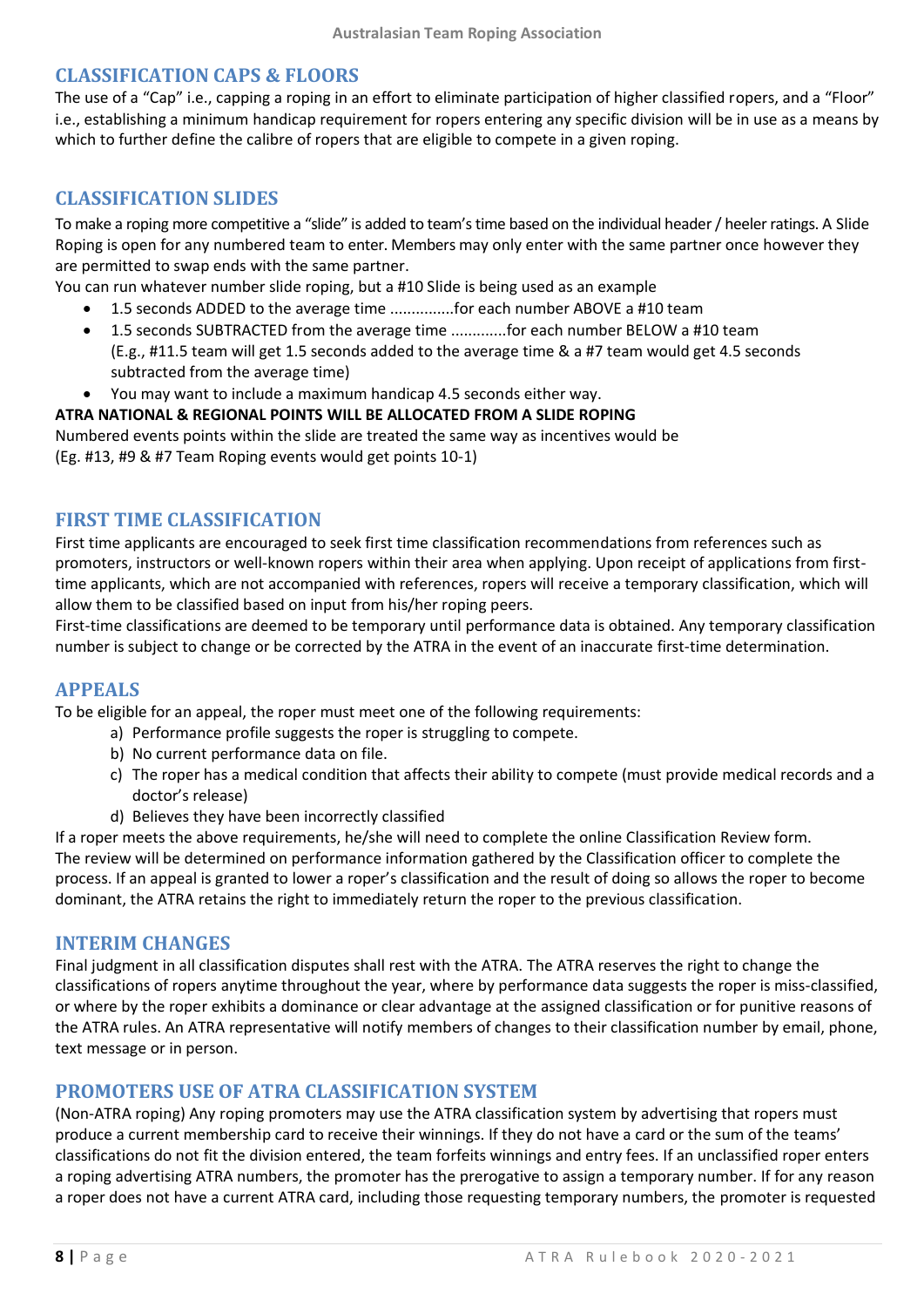to hold all winnings and verify classifications with the ATRA, then if verified, mail winnings to ropers (ATRA will verify classifications for non-members only once).

If the roping promoter, who advertises ATRA classification, takes it upon themselves to lower a classification number, ATRA will still hold the roper responsible for using the wrong classification. Use of the system obliges the promoter to advise ATRA of any incorrectly classified ropers, high or low, that attend their roping. In the event that a promoter abuses the use of the system by advertising its use then not using it correctly, or abusing it, they shall be notified to cease and desist.

#### <span id="page-8-0"></span>**CLASSIFICATION BOARD**

The Classification Board is a group of individuals developed in each state with the purpose of providing objective feedback on the ability levels of ropers in their area. The groups of individuals that make up the Classification Board are selected in two (2) ways:

- 1. Some are asked by the ATRA to serve, based on their sound reputation within the roping community, their integrity, and their familiarity with the ATRA classification system.
- 2. Others are nominated and selected from current ATRA members.

The Classification Board is managed by one (1) key person appointed by the Board of Directors.

# <span id="page-8-1"></span>**MEMBERSHIP**

#### <span id="page-8-2"></span>**MEMBERSHIP REQUIREMENT**

Participation in an ATRA event requires being a Full Financial Member or Event Member of the ATRA. A roper must be able to show proof of current ATRA membership when asked or have submitted a First Time Membership, Membership Renewal or Event Membership application with entries. Ropers will be permitted to purchase their First Time or Renewal Memberships anytime during the year. Membership can be purchased at event offices or through Head Office. The membership year runs from the  $1<sup>st</sup>$  July to the  $30<sup>th</sup>$  June each year.

Participation in an ATRA event by a roper who does not have a current ATRA membership or has not submitted a First Time Membership, Membership Renewal or Event membership application as specified, will result in disqualification of the roper and ropers' teammate. The member of a disqualified team, which had a current membership, shall be entitled to receive a refund of his or her entry fees. The disqualified roper that is not current shall not receive a refund of entry fees and neither member of a disqualified team is eligible for any prize or winnings. The disqualified roper may face disciplinary action decided by the Board of Directors.

By entering an ATRA event, the roper is representing that he or she is compliant with the membership requirements and will compete under the ATRA Rules. Acceptance of an entry by the ATRA or its promoters shall not constitute a waiver of the requirement set forth in this rule. Membership fees will not be refunded as a result of classification or rule disagreements.

Promoters have the option to stipulate only Full ATRA Members can compete at their event. This will need to be advertised on all advertising at least fourteen (14) days prior to the event.

#### <span id="page-8-3"></span>**SENIOR MEMBERSHIP**

Senior membership is \$176.00 this is effective from payment and will expire on the 30<sup>th</sup> of June each year.

Senior membership includes Personal Accident Insurance but not Ambulance cover.

First time memberships accepted after 1<sup>st</sup> April each year will be valid for the remainder of that year and the following year (i.e., valid from 1<sup>st</sup> April 2016 to 30<sup>th</sup> June 2017).

Membership privileges include Personal Accident Insurance (not ambulance cover), points accumulation throughout the year, eligibility to win Regional & High Point awards, eligibility to compete at the National Finals and many other additional features. You must be a FULL Financial member at the time of the event to be awarded points.

All competitors under the age of eighteen (18) must wear a securely fastened helmet when on horseback at an ATRA affiliated Event irrespective if they are competing on a Senior Membership.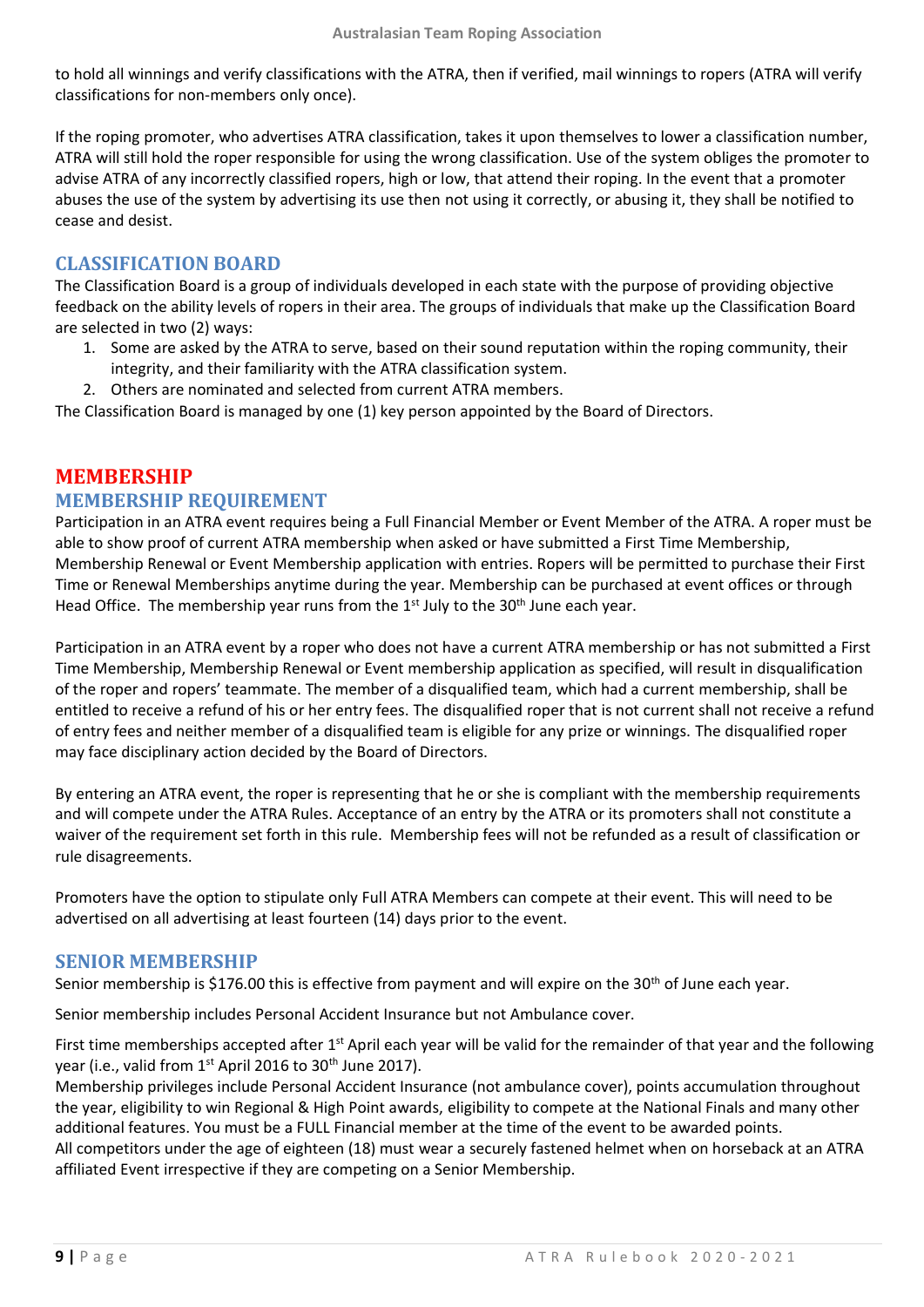#### <span id="page-9-0"></span>**JUNIOR MEMBERSHIP**

Junior membership (children aged between eight (8) and seventeen (17)) is \$88.00. You must not turn eighteen (18) in the membership year ( $1^{st}$  July –  $30^{th}$  June). All competitors under the age of eighteen (18) must wear a securely fastened helmet when on horseback at an ATRA affiliated Event.

Junior membership includes Personal Accident Insurance but not Ambulance cover.

All junior members (under the age of eighteen (18) years of age) that being the 7 Years & Under, 8 Years-Under 13 Years and 13 Years-Under 18 Years age groups), must participate in the correct age groups (i.e. a junior competitor that pays membership in July and is 7 years of age, but is turning 8 within that membership year they must compete in the 8 Years -Under 13 Years age group for that full membership year.

Membership privileges include Personal Accident Insurance (not ambulance cover), points accumulation throughout the year, eligibility to win Regional & High Point awards, eligibility to compete at the National Finals and many other additional features. You must be a FULL Junior member at the time of the event to be awarded points.

7 Years & Under that are only competing in the 7 Years & Under (Tiny Tots) Barrel Race receive free membership (they must not turn eight  $(8)$  within the membership year 1 July – 30 June).

#### <span id="page-9-1"></span>**TINY TOTS MEMBERSHIP (7 YEARS & UNDER BARREL RACE)**

The 7 Years & Under Barrel Race (Tiny Tots) is a free program put together for the youth of the sport.

Tiny Tots membership is free to all children under the age of eight (8) Years upon production of a birth certificate to verify age and entitles the junior to participate in the 7 Years & Under (Tiny Tots) Barrel Race run at ATRA Affiliated Events. Parents/guardians will be required to complete a Membership form and return to Head Office.

7 Years & under Barrel Racers are not required to qualify or win spots to compete at the National Finals.

#### <span id="page-9-2"></span>**JUNIOR LOOPER MEMBERSHIP**

Junior Looper membership is free to all children under the age of thirteen (13) upon production of a birth certificate to verify age and entitles the junior to participate in the Junior Looper Programs run at ATRA Affiliated Events. Parents/guardians will be required to complete a Membership form and return to Head Office.

#### <span id="page-9-3"></span>**EVENT MEMBERSHIP**

Event Membership is \$44.00 for Seniors and \$22.00 for Juniors (refer to age divisions above). Event Membership (previously defined as Day Membership) is applicable to an Event that is run on one (1) or multiple consecutive days (i.e., ATRA RANCH hosts an Event where #10 Roping is held on Saturday and #8 Roping is held on Sunday – it is classified as one (1) Event therefore over 2 days, only one Event Membership fee is applicable for a roper to compete on both days.)

Both Senior and Junior Event Membership includes Personal Accident Insurance but not Ambulance cover. As of 1<sup>st</sup> July 2016, Event members are not eligible to win Regional or National End of Year Awards. Event members will NOT accumulate points. National Finals spots will accumulate on Event/Day Membership, but you must be a FULL Financial member to enter the National Finals.

#### <span id="page-9-4"></span>**CLINIC/SCHOOL MEMBERSHIP**

Clinic/School Membership is \$20.00 for Seniors and \$10.00 for Juniors (refer to age divisions above). Clinic/School Membership is applicable to an event run on one (1) or multiple consecutive days. Both Senior and Junior Clinic/School Membership includes Personal Accident Insurance but not Ambulance cover.

#### <span id="page-9-5"></span>**DEVELOPMENT/TRAINING DAY MEMBERSHIP**

Development/Training Day Membership is \$20.00 for Seniors and \$10.00 for Juniors (refer to age divisions above). Family Development/Training Day Membership is \$50 and is only applicable for immediate family members participating at ATRA Affiliated Development or Training Days.

Development/Training Day Membership is applicable to an event run on one (1) or multiple consecutive days. Both Senior and Junior Development/Training Day Membership includes Personal Accident Insurance but not Ambulance cover.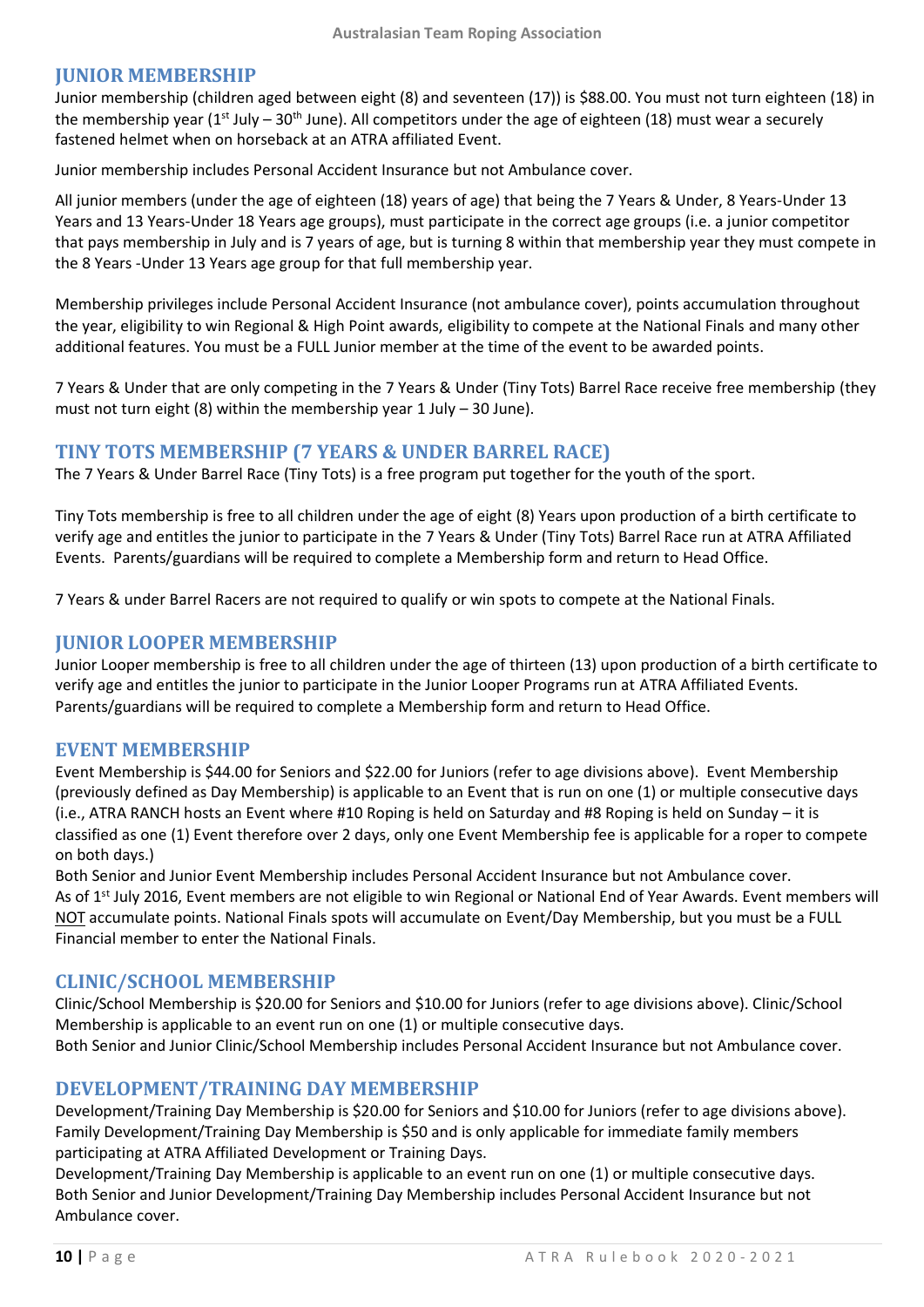#### <span id="page-10-0"></span>**ASSOCIATE MEMBERSHIP**

Associate membership is \$66.00 this is effective from payment and will expire on the 30th of June each year. Associate membership is a non-competing member and does not have the right to vote. Associate membership includes Personal Accident Insurance but not Ambulance cover.

#### <span id="page-10-1"></span>**LIFETIME MEMBERSHIP**

This one-time membership fee is available to those aged 70 years or older for \$150.00. Lifetime membership includes Personal Accident Insurance but not Ambulance cover.

#### <span id="page-10-2"></span>**NATIONAL FINALS**

1. NATIONAL FINALS QUALIFICATION

| <b>COMPETITORS THAT COMPETE AT.</b> |  |  |  |
|-------------------------------------|--|--|--|
|-------------------------------------|--|--|--|

1 x JACKPOT CAN ENTER THE FINALS 1 TIME IN; OPEN, #13, #11, #9, #7, #6 TEAM ROPING, LADIES BREAKAWAY ROPING, 3D BARREL RACE (HORSE QUALIFIES FOR THE FINALS), JUNIOR BARREL RACE (13-17 & 8- 12 years), JUNIOR BREAKAWAY ROPING (Under 18 years)

| 2 x JACKPOTS | CAN ENTER THE FINALS 2 TIMES IN: OPEN, #13, #11, #9, #7, #6 TEAM ROPING             |
|--------------|-------------------------------------------------------------------------------------|
| 3 x JACKPOTS | CAN ENTER THE FINALS 3 TIMES IN: OPEN, #13, #11, #9, #7, #6 TEAM ROPING             |
| 4 x JACKPOTS | CAN ENTER THE FINALS 4 TIMES IN: OPEN, #13, #11, #9, #7, #6 TEAM ROPING             |
| 5 x JACKPOTS | *FULL CARD* CAN ENTER THE FINALS 5 TIMES IN: OPEN, #13, #11, #9, #7, #6 TEAM ROPING |

Your total team classification must not exceed the numbered roping event.

- 2. **3D BARREL RACE:** The horse must compete at one or more jackpots to qualify to compete at the National Finals. The Rider does not have to qualify to compete in the 3D Barrel Racing at the finals so long as they are entering on a horse that has qualified throughout the season  $1$  July  $-$  30 June.
- 3. Junior competitors will compete at the National Finals in the age-group they competed in for the point's year relating to the National Finals. The age-group that they won their finals spots in even though they may have a birthday between the end of the point's season and the National Finals.
- 4. All Girls and Century Team Ropers DO NOT need to win spots to compete at the Finals.
- 5. Junior Looper and 7 Years & under Barrel Race competitors DO NOT need to win spots or qualify to compete at the National Finals. Entries will be taken at the National Finals office prior to the event.
- 6. Competitors can compete in the Preliminary Rounds of the National Finals without winning spots or qualifying to compete at the National Finals. Entries will be taken at the National Finals office prior to the event. Competitors of the Preliminary Rounds must be paid members of the ATRA or pay an Event Membership fee with their entry fees. Preliminary competitors that have not qualified for the finals will not be able to carry any shoot-out spots from the preliminary rounds into the finals.
- 7. National Finals entries must be received at Head Office accompanied with full payment by close of entries as stated in the finals pack for entries to be accepted. Any entry forms or payments received after close of entries will be returned to competitors as unaccepted.
- 8. All competitors at the ATRA National Finals must dally except any heeler fifty (50) years or older (regardless of classification number), women who tie-on (see tie-on rule) and any heeler twelve (12) years old or less who may only do so at the discretion of the Board of Directors.
- 9. The National Finals is a clean slate. Points awarded throughout the season do not carry through to the National Finals. High Point Champions are decided after the last jackpot is run in June each year.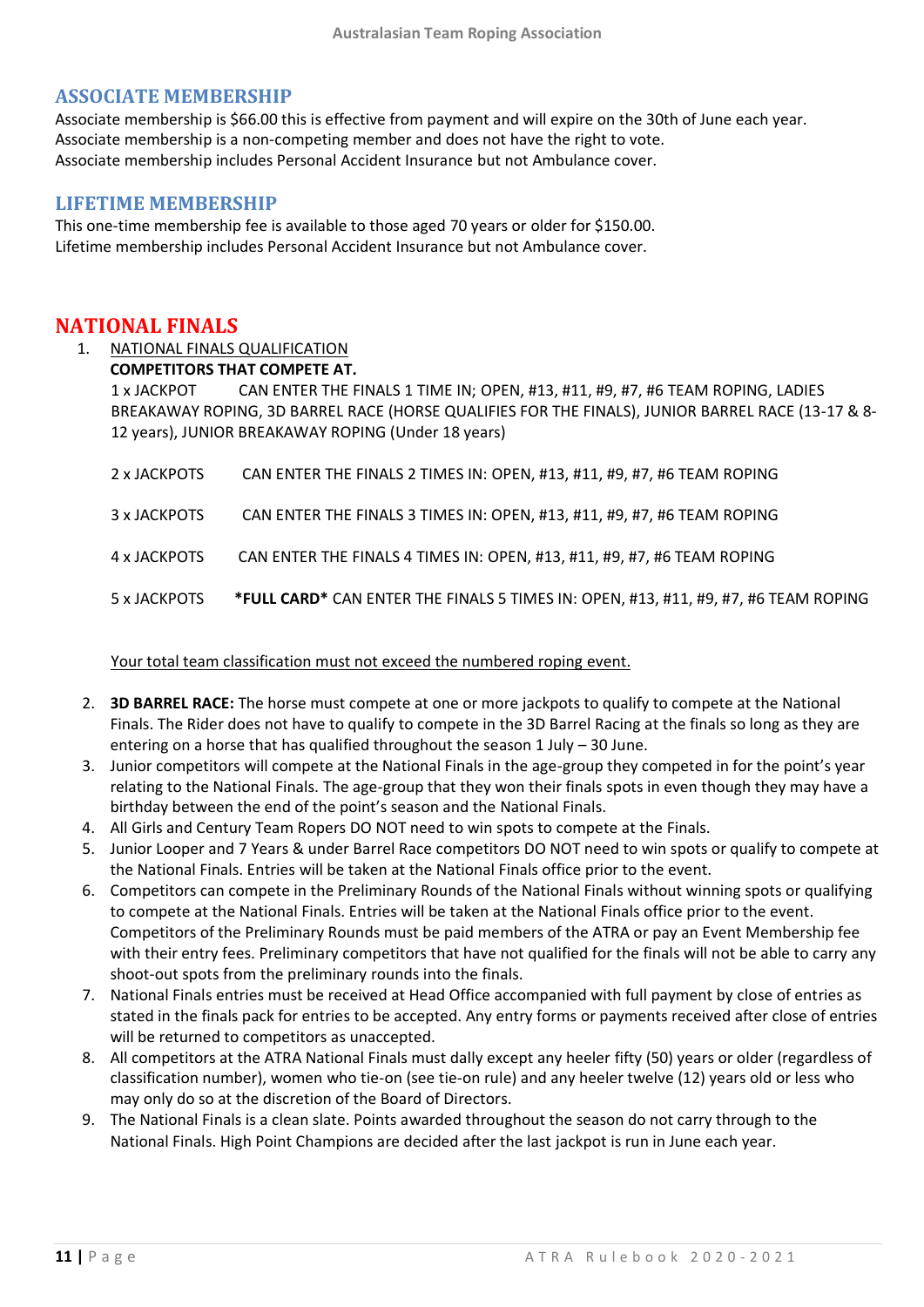# <span id="page-11-0"></span>**ATRA AFFILIATED ROPINGS**

# <span id="page-11-1"></span>**AFFILIATED ROPING JACKPOT EVENTS**

ATRA affiliates two types of roping throughout the Australasian region with regards to the entry procedures, On-Site Entry and Pre-Entry. On-Site Entry ropings are those ropings where ropers may enter at the event, prior to the start of the roping they wish to enter. Promoters may require "Cash Only" at On-Site Entry ropings. Some Pre-Entry ropings require entries to be made prior to the event and some allow payment at the event.

All affiliated roping jackpot events guarantee Regional and High Point allocations and Australasian Finals spots. Affiliated ropings will follow set formats and will reflect the ATRA philosophy of limited entry and leveraged payouts.

To participate in an ATRA affiliated event, each roper must be able to show proof of current ATRA membership or application with membership fee. Promoters have the option to stipulate only FULL ATRA Members can compete at their event. This will be advertised on all advertising at least fourteen (14) days prior to the event.

Ropers will be permitted to purchase their membership any time prior to the start of the roping in which they are entered. Participation in the event by a roper who does not have a current ATRA membership or has not submitted an application for membership, event membership or membership renewal of a membership that has expired prior to an event, will result in disqualification of the roper and the roper's partner. No member of a disqualified team shall be entitled to receive and prize or winnings, however, the member of the disqualified team that has a current membership shall be entitled to a refund of entry fee. The member of the disqualified team without a current membership shall not be entitled to receive a refund of his/her entry fee. By submitting an entry for an event, the roper is representing that he/she is compliance with this rule. Acceptance of entry form for this event by ATRA shall not constitute a waiver of the requirement set forth in this rule.

#### <span id="page-11-2"></span>**PAYMENT OF FEES**

Team Ropers may pay with a personal cheque for entry, however, the promoter may require "cash only" from ropers at certain events. Cheques will not be accepted from ropers that have previously written bad cheques. Membership fees can be made with personal cheques made payable to ATRA and given to the promoter of the event to mail to Head Office along with the membership application or membership renewals forms.

Promoters will be allowed to take late entries at any qualification roping provided:

- 1. Each team pays a \$10 late fee, for each time a team enters late.
- 2. The promoter has discretion in placing incomplete entries at the end to avoid creating a special rotation; and
- 3. The entry information and associated late fees must be turned over to the ATRA representative or Head Office within seven (7) days following the roping.

#### <span id="page-11-3"></span>**LATE FEES**

Any team entering late will be required to pay a \$10 late fee. Late fees are non-refundable, even in the event of a draw-out.

#### <span id="page-11-4"></span>**ENTERING WITH SAME PARTNER**

Ropers cannot enter the same division at an event with the same partner more than once however they are permitted to swap ends with the same partner.

#### <span id="page-11-5"></span>**ON SITE ENTRIES (on the day) DRAW-OUT & REPLACEMENT**

Any team may draw-out of any event with notice prior to the start of that event with no draw out charge. A draw-out message may be left on the answering machine at the roping promoter's office. If no notice is provided, then the entry fees are forfeited to the roping pot. If an individual team roper draws out, the roper's entered with him may draw out or replace the partner. If a team roper's partner fails to notify ATRA or the roping promoter of a draw-out and does not appear prior to first go-round of a competition, the roper entered with him may get a substitute partner or draw out of the competition. If a substitute team roper is replacing a roper who has a doctor or vet release or has been officially drawn out, the replacement will be required to pay entry fees, but no late fees.

#### <span id="page-11-6"></span>**PRE-ENTRY EVENT - DRAW-OUT & REPLACEMENT**

No pre-entry event draw-outs unless the member produces Vet or Doctors statement stating that the member or horse is unfit to compete, all other draw out entry fees will be forfeited and invoiced if unpaid. If an individual team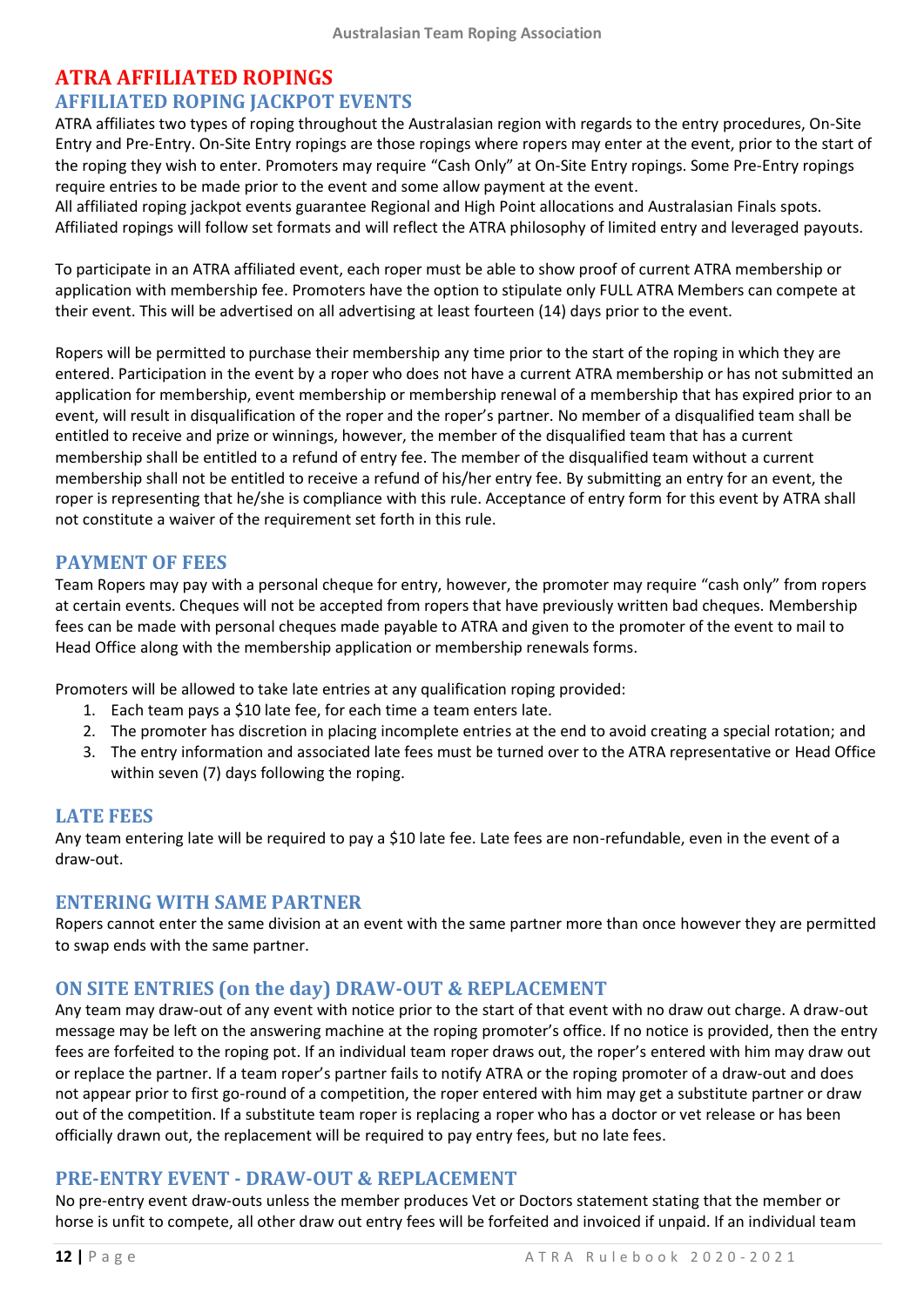roper draws out, the roper's entered with him may draw out with refund or replace the partner. If a team roper's partner fails to notify the promoters office of a draw-out and does not appear prior to first go-round of a competition, the roper entered with him may get a substitute partner or draw out of the competition. If a substitute team roper is replacing a roper who has a doctor or vet release or has been officially drawn out, the replacement will be required to pay entry fees, but no late fees.

## <span id="page-12-0"></span>**MEDICAL / EMERGENCY DRAW-OUT PART WAY THROUGH A COMPETITION**

A medical / emergency can relate to a competing roper, their family, or their horse. If there is a Medical / Emergency draw out part way through a competition, entries will be non-refundable, and the roper's entered with him/her may get a substitute partner of equal rating. The substitute partner will not be required to pay entry fees and will not be entitled to prizemoney, points, and finals spots. Prizemoney, points, and finals spots will be awarded to the original team entered and if no substitute partner is found the team may still place on runs already taken.

#### <span id="page-12-1"></span>**AFFILIATE ROPINGS**

These roping's are not Affiliated ATRA roping's. Affiliate roping's are local roping's where promoters have made a commitment to members of the ATRA to use the ATRA handicap system and make a contribution to the Australasian National Finals Funds. The ATRA, for its part, is providing an avenue for ropers to participate at the Australasian National Finals by way of the winning Finals spots at these roping's. The ATRA has no control on how these roping is run or what formats are used.

#### <span id="page-12-2"></span>**AFFILIATE DISCLAIMER**

These team-roping events will be awarded to reputable and professional promoters on a case-by-case basis. Although affiliate promoters are selected based on their reputations and scheduled availability, affiliates are not required to completely follow ATRA Rules and standards. The ATRA will sign agreements with promoters that make an effort to run above average operations but assumes NO responsibility for quality of affiliate operations. Affiliate status may be withdrawn if ATRA members point out specific ethical or other violations.

# <span id="page-12-3"></span>**ATRA POINTS SYSTEM**

*An electronic timer and barrier must be used at all Double and Triple point jackpots.*

#### <span id="page-12-4"></span>**POINTS SYSTEM**

Points allocated 10-1 for  $1<sup>st</sup>$  to  $10<sup>th</sup>$  placings for standard ATRA events.

Points allocated 20-2 for 1<sup>st</sup> to 10<sup>th</sup> placings for events that post \$500-\$1,000 in prize money and/or five (5) head. Points allocated 30-3 for 1<sup>st</sup> to 10<sup>th</sup> placings for events that post \$1,000 and above in prize money and/or ten (10) head.

All Team Roping events with twenty (20) or more teams or twenty (20) or more competitors in Breakaway roping and Barrel racing events are allocated extra bonus points (single points multiplied 1.5 times) (i.e., 15 points for 1<sup>st</sup> place, through to 1.5 points for  $10<sup>th</sup>$  place).

If a tie occurs for a High Point title (National or Regional), a count back will be conducted to ascertain which competitor gained the most  $1<sup>st</sup>$  Placings in the respective event; if there is still a tie, a countback will be conducted to ascertain which competitor gained the most  $2<sup>nd</sup>$  Placings in the respect event; and so on.

#### <span id="page-12-5"></span>**DOUBLE AND TRIPLE POINTS ROPINGS**

Promoters are only eligible to run two (2) double or triple points events per number, per point's year. These do not have to be consecutive events and the promoter can nominate what dates they wish to apply their quota of two (2) per #Roping. If the promoter does not want the bonus points applied to consecutive events (e.g., have 6 x 5 head event dates, wanting the 2<sup>nd</sup> date and 4<sup>th</sup> date to have the bonus points applied & advertised) then they are required to book their dates in advance in order to commit to their quota and to give members sufficient advanced notice on what dates will have bonus points applied or not.

At all five (5) head and above team roping events, all ropers must be given 80% of their cattle for it to be eligible for bonus points.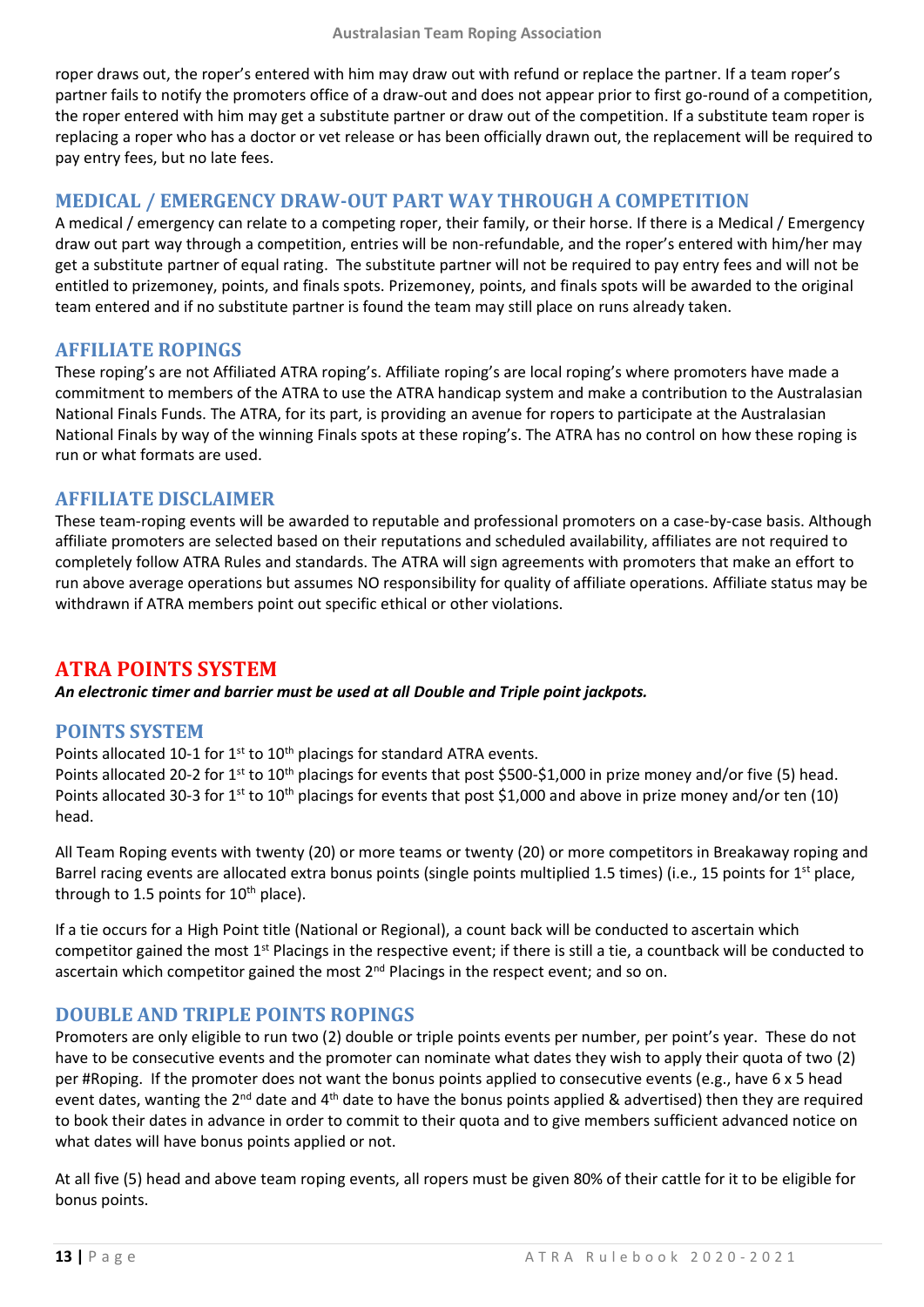Double and triple points are also eligible for breakaway roping, barrel racing, rope & tie or steer wrestling events if prize money is posted. \$500 or under \$999 1<sup>st</sup> to 10<sup>th</sup> place receives double points (20-2) and \$1000+ 1<sup>st</sup> to 10<sup>th</sup> place receives triple points (30-3).

| Head                                                                                                            |                                                                                                       | Points (1st-10th                  | <b>Spots</b>                                                                                                                          |               | Incentive              |
|-----------------------------------------------------------------------------------------------------------------|-------------------------------------------------------------------------------------------------------|-----------------------------------|---------------------------------------------------------------------------------------------------------------------------------------|---------------|------------------------|
|                                                                                                                 | <b>Prize Money</b>                                                                                    | place)                            |                                                                                                                                       | <b>Points</b> | <b>Spots</b>           |
| 4 and under                                                                                                     | \$0                                                                                                   | Single (10-1)                     | 14 and Under - 3 spots                                                                                                                | Single (10-1) | 14 and Under - 3 spots |
|                                                                                                                 |                                                                                                       |                                   | 15 and over - 5 spots                                                                                                                 |               | 15 and over - 5 spots  |
| 5 and over                                                                                                      | \$0                                                                                                   | Double (20-2)                     | 5 spots                                                                                                                               | Single (10-1) | 5 spots                |
| 10 and over                                                                                                     | \$0                                                                                                   | Triple (30-3)                     | Single (10-1)<br>10 spots                                                                                                             |               | 5 spots                |
| 4 and under                                                                                                     | \$500 or under \$999                                                                                  | Double (20-2)<br>5 spots          |                                                                                                                                       | Single (10-1) | 5 spots                |
| 5 and over                                                                                                      | \$500 or under \$999                                                                                  | Double (20-2)                     | 5 spots                                                                                                                               | Single (10-1) | 5 spots                |
| 10 and over                                                                                                     | \$500 or under \$999                                                                                  | Triple (30-3)                     | 10 spots                                                                                                                              | Single (10-1) | 5 spots                |
| 4 and under                                                                                                     | $$1000 +$                                                                                             | Triple (30-3)                     | 5 spots                                                                                                                               | Single (10-1) | 5 spots                |
| 5 and over                                                                                                      | $$1000 +$                                                                                             | Triple (30-3)                     | 5 spots                                                                                                                               | Single (10-1) | 5 spots                |
| 10 and over                                                                                                     | $$1000 +$                                                                                             | Triple (30-3)                     | 10 spots                                                                                                                              | Single (10-1) | 5 spots                |
| 20 or more<br>teams in a<br>single points<br>team roping<br>event (does<br>not include<br>incentive<br>ropings) | 20 or more<br>competitors in a<br>breakaway, barrel<br>racing, rope & tie or<br>steer wrestling event | <b>Bonus Points</b><br>$(15-1.5)$ | 2nd - 13.5<br>$1st - 15$<br>$3rd - 12$<br>4th - 10.5<br>$5th - 9$<br>6th - 7.5<br>$7th - 6$<br>8th - 4.5<br>$10th - 1.5$<br>$9th - 3$ |               |                        |

# <span id="page-13-0"></span>**PROMOTERS**

# <span id="page-13-1"></span>**AFFILIATION**

To become an ATRA Promoter you must complete an application and pay the annual affiliation fee. Affiliation is due annually and runs for twelve (12) months from the date paid. ATRA Affiliation includes.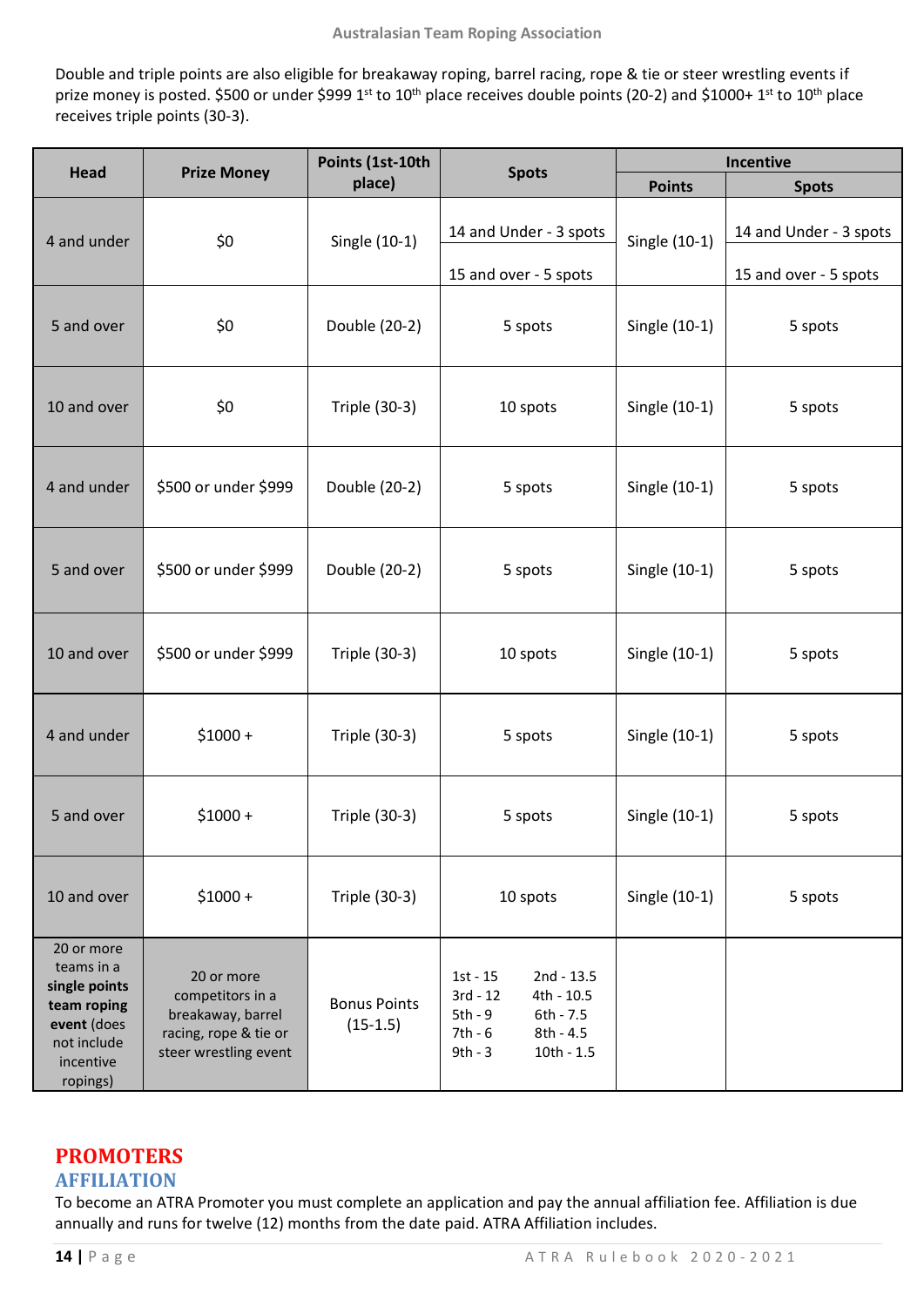- ➢ Public Liability Insurance
- ➢ Access to the full ATRA Classification list
- ➢ Advertising of your event on the ATRA Official Website & Facebook page
- $\triangleright$  All ATRA memberships (Full and Event membership) include Personal Accident Insurance
- ➢ National & Regional ATRA Points & National Finals Spots awarded from your event.

Access to the ATRA Public Liability Insurance is granted once you pay your Promoter Affiliation fee & provide details of your event. Certificate of Currencies will be forwarded to you via email the week prior to your event. The ATRA Public Liability Insurance covers the following events (providing all requirements are met for ATRA Affiliation).

- $\triangleright$  Roping Jackpot Event all events advertised on the program.
- ➢ School or Clinic Team Roping, Breakaway Roping, Barrel Racing, Rope & Tie & Steer Wrestling
- ➢ Development & Training days Team Roping, Breakaway Roping, Barrel Racing, Rope & Tie & Steer Wrestling

#### <span id="page-14-0"></span>**AFFILIATED ROPING JACKPOT EVENTS**

Promoters must forward a 'Notice to Run an Event Application' to Head Office at least fourteen (14) days prior to the event for it to be affiliated & advertised. All competitors must be either Full or Event members of the ATRA (this membership includes Personal Accident Insurance; ambulance cover not included).

#### <span id="page-14-1"></span>**DEVELOPMENT/TRAINING DAYS**

Promoters must forward a 'Notice to Run a School/Clinic or Development/Training Day' form to Head Office at least fourteen (14) days prior to the event for it to be affiliated & advertised. All Participants must be either a Full Member of the ATRA or pay Development/Training Day Membership (membership includes Personal Accident Insurance; ambulance cover not included).

#### <span id="page-14-2"></span>**APPROVED SCHOOLS/CLINICS**

All Instructors running approved Schools/Clinics in Victoria need to have completed and passed the ATRA online Animal Welfare course prior to running any schools or clinics. This course can be found on the ATRA website.

Promoters must forward a 'Notice to Run a School/Clinic or Development/Training Day' form to Head Office at least fourteen (14) days prior to the event for it to be affiliated & advertised. All Participants must be either a Full Member of the ATRA or pay Clinic/School Membership (membership includes Personal Accident Insurance; ambulance cover not included).

The Clinic must be delivered by ATRA endorsed Instructors with competent skills and experience in their chosen discipline. Both the Promoter and Instructor of the Clinic must successfully complete the "Affinity RideSafe Online Volunteers Induction" course.

#### <span id="page-14-3"></span>**ROPING ADVERTISING RULES**

Promoters must advertise their event on the ATRA website no less than fourteen (14) days prior to the date of the event for it to be deemed as points and spots eligible.

It is encouraged that any advertising of the event includes a minimum 60% add back of the entry fee. This is calculated by subtracting the ATRA levies then calculating the 60% to get the Added Back figure.

#### <span id="page-14-4"></span>**PAYOUTS**

1. The following percentages will be used for all ATRA payouts from June 2013 onwards.

| # Places |     | 3   | 4   | 5   | 6   | 8   | 10  | 12  |
|----------|-----|-----|-----|-----|-----|-----|-----|-----|
| 1st      | 60% | 50% | 40% | 36% | 33% | 30% | 24% | 24% |
| 2nd      | 40% | 30% | 30% | 24% | 22% | 19% | 15% | 15% |
| 3rd      |     | 20% | 20% | 19% | 17% | 13% | 12% | 12% |
| 4th      |     |     | 10% | 14% | 12% | 11% | 10% | 9%  |
| 5th      |     |     |     | 7%  | 9%  | 9%  | 9%  | 8%  |
| 6th      |     |     |     |     | 7%  | 8%  | 8%  | 7%  |
| 7th      |     |     |     |     |     | 6%  | 7%  | 6%  |
| 8th      |     |     |     |     |     | 4%  | 6%  | 5%  |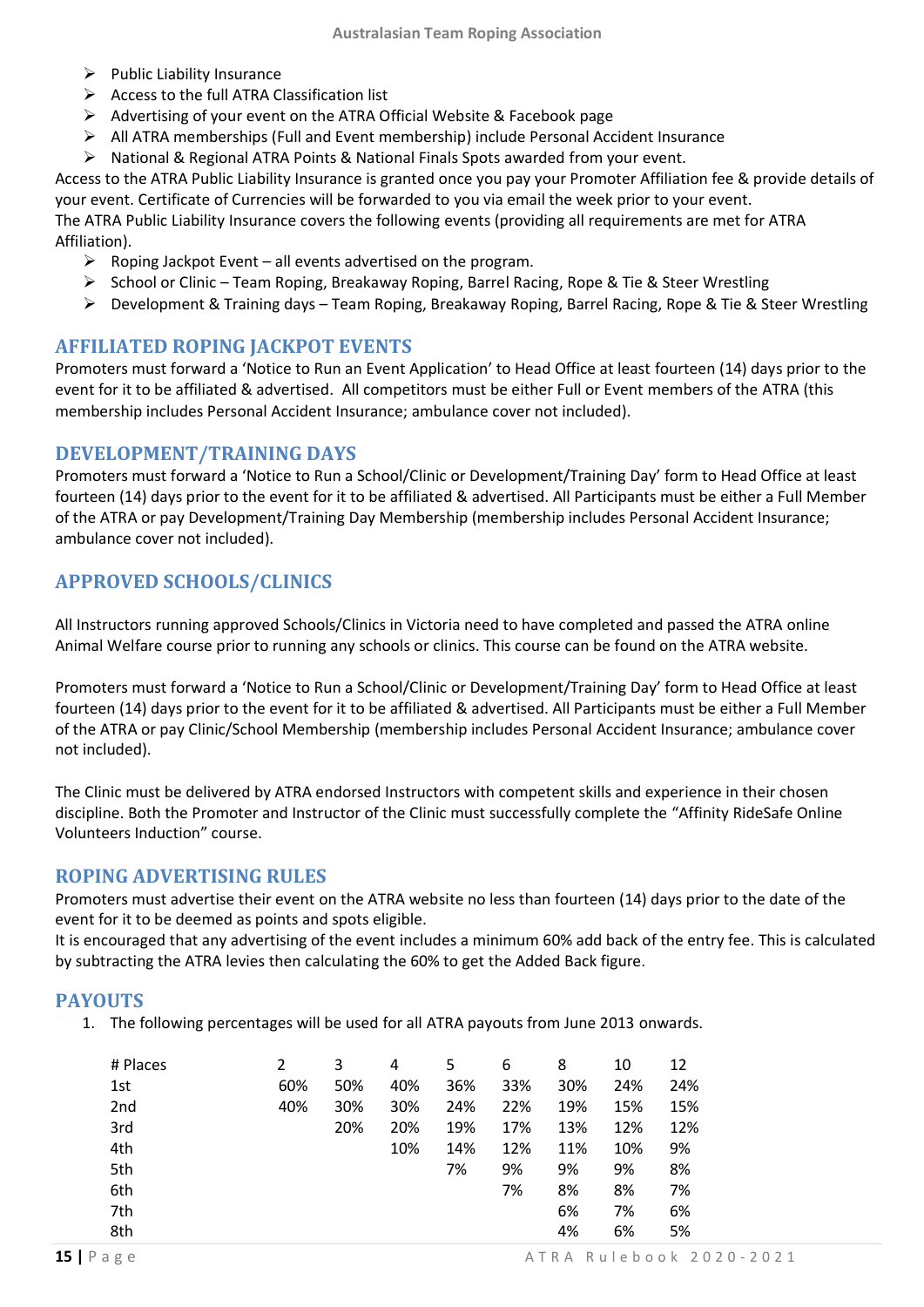| 9th  | 5% | 4% |
|------|----|----|
| 10th | 4% | 4% |
| 11th |    | 3% |
| 12th |    | 3% |

2. If a promoter is having an incentive roping the incentive payoff below is recommended. Places paid in the Incentive will be based on the number of Incentive teams entered in the roping. It is not to exceed 30% of the total purse.

| $1 - 10$  | 1 Place  | 1x entry fee                    |
|-----------|----------|---------------------------------|
| $11 - 25$ | 1 Places | 2x entry fee                    |
| 26-50     | 2 Places | 4x's, 3x's entry fee            |
| 51-75     | 3 Places | 4x's, 3x's 2x's entry fee       |
| 76-100    | 4 Places | 4x's, 3x's, 2x's 1x's entry fee |

# <span id="page-15-0"></span>**RECOGNISED EVENTS**

One of the major benefits of running events with the ATRA is the Regional and High Point End of Year Awards and competing at the National Finals. Recognised events that are held at the National Finals, points are accumulated for, and National Finals spots won throughout the point's year include.

- ➢ Open Team Roping
- $\triangleright$  #13 Team Roping
- $\geq$  #11 Team Roping
- $\triangleright$  #9 Team Roping
- $\triangleright$  #7 Team Roping
- $\triangleright$  #6 Machine Team Roping capped at a #3 roper, therefore no roper classified higher than a #3 can enter (Elite #3 classified ropers **CANNOT** enter the #6 Machine Team Roping)
- $\triangleright$  All Girls Team Roping (No finals spots accumulated entry for this event is taken at the finals)
- $\triangleright$  Century Team Roping (No finals spots accumulated entry for this event is taken at the finals)
- ➢ Junior Looper (Do not need to win National Finals spots to compete at the finals)
- ➢ Ladies Breakaway Roping
- $\triangleright$  Junior Breakaway Roping (Under 18 years of age)
- ➢ Open or Divisional Barrel Race
- ➢ Under 7 years Junior Barrel Race assisted (Do not need to win National Finals spots to compete at the finals)
- ➢ Under 7 years Junior Barrel Race unassisted (Do not need to win National Finals spots to compete at the finals)
- ➢ 8-12 years Junior Barrel Race
- $\geq$  13-17 years Junior Barrel Race
- ➢ Rope & Tie Contest
- ➢ Steer Wrestling

# <span id="page-15-1"></span>**TEAM ROPING RULES**

#### <span id="page-15-2"></span>**LOOPS**

Only two (2) loops per team shall be allowed. Roping steers without turning loose the loop will be considered no catch. Roper must dally to stop steer. If steer is roped by one (1) horn, roper is not allowed to ride up and remove loop or put loop over other horn or head with his hands.

# <span id="page-15-3"></span>**LEGAL CATCHES**

There are only three (3) legal head catches:

- 1. Around both horns.
- 2. Half a head.
- 3. Around the neck.

If Honda passes over one horn and the loop over the other, catch is illegal. If a loop crosses itself in a head catch, it is illegal. This does not include heel catches. Any heel catches behind both shoulders is legal if rope goes up heels. All bridle catches are considered illegal.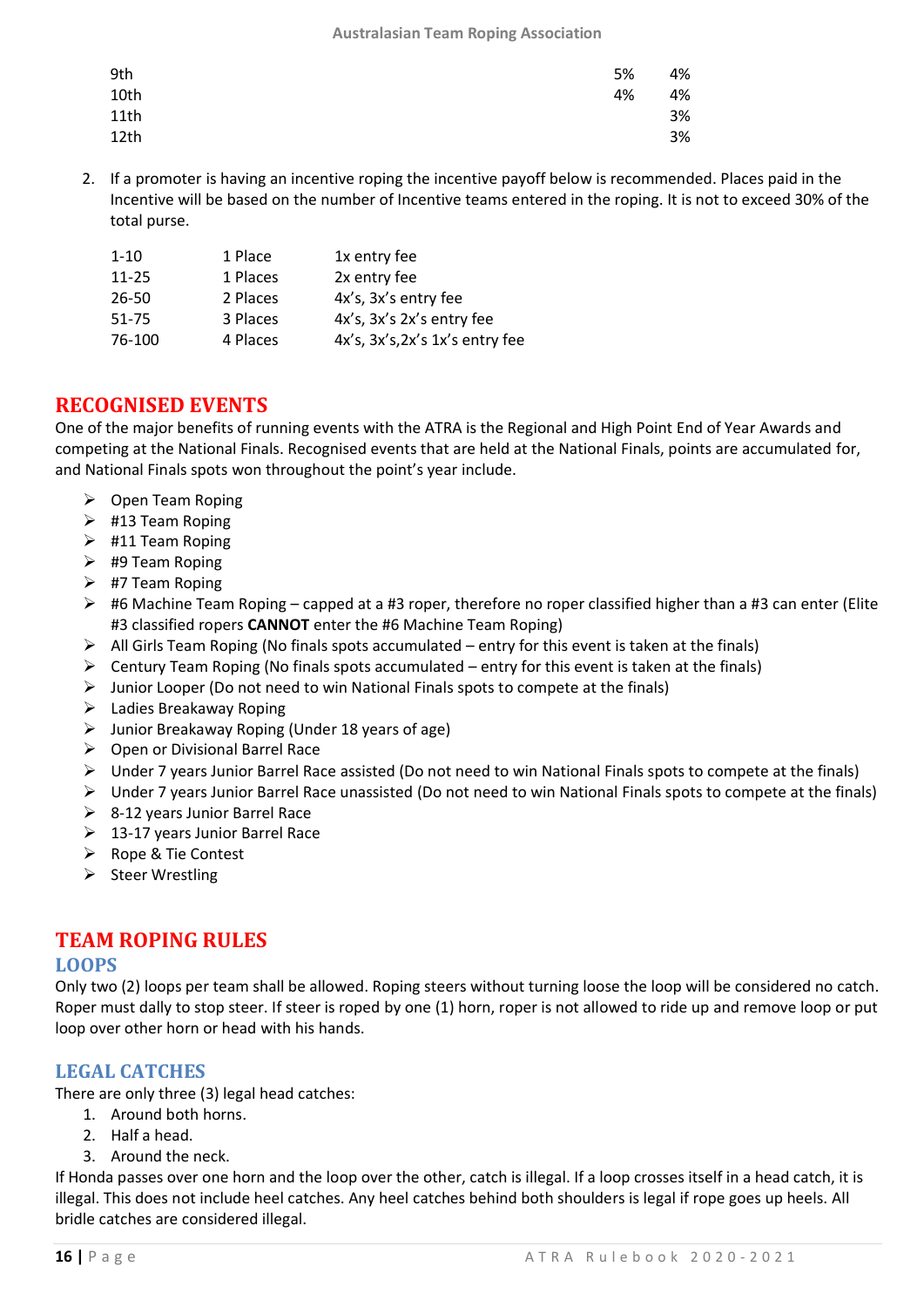#### <span id="page-16-0"></span>**QUESTIONED CATCH**

Any questioned catches will be decided by the judges. If a field judge tells the header to hold the steer so the flagger may inspect the head catch, and the header does not do so, the team may receive a no-time.

#### <span id="page-16-1"></span>**TIME TAKEN**

Time will be taken when the steer is roped, secure between both partners, both horses are facing steer with ropes dallied and tight. Horses' front feet must be on the ground and ropers must be mounted when time is taken. Steer must be standing up when roped by head or heels.

Time is taken when flag is dropped however, that time is not official until indication is given by flagger or field judge to the timer or secretary. Flagger may flag a team out after time is taken on a run, based on an illegal head catch or illegal heel catch, steer was not secure or any other factor that was not clear when time was taken.

#### <span id="page-16-2"></span>**TIE ON RULE**

Any heeler fifty (50) years or older may tie on regardless of classification number. Ladies who heel may tie on. Under no circumstances will any header be permitted to tie on. ATRA reserves the right to grant special tie-on permission.

Children twelve (12) years or younger may NOT tie on. *It is illegal to dally over the top of a tied-on rope or tie-on device, the result is an automatic disqualification.* ATRA encourages tie on ropers to use a quick release device for tied on ropes.

As of 1<sup>st</sup> July 2016, it is **compulsory** that all competitors must use a Tie-on device approved by the ATRA Board of Directors.

#### <span id="page-16-3"></span>**CROSSFIRE**

The header must have control of the steers head and the steers head must be bent before the heeler can legally deliver his or her rope. In other words, the heeler may rope the steer in the switch, but not before. Any heel loop delivered before the switch is considered a crossfire and illegal. In the instance where a steer sets up, at no fault of the roper, the heel loop can be thrown at any time once the header has control of the steer.

#### <span id="page-16-4"></span>**HEELER ROPES FRONT FOOT**

If the heeler ropes a front foot or feet in the heel loop, this is a foul catch. Should the front foot or feet come out of the heel loop prior to the team calling for time, the time will be counted. Judge will not allow any extra time for a front leg to come free.

#### <span id="page-16-5"></span>**HEADER ROPES ANY LEG**

Should a header rope any leg, it is an automatic no time. Under no circumstance will the header be allowed to fish out the leg.

#### <span id="page-16-6"></span>**OPTION TO NOT DALLY**

#7 heeling competitors can opt to not dally by notifying the flag judge prior to their run and they will then receive a five (5) second penalty. This option is not available in the #9 #11, #13 & Open Team Roping events.

#### <span id="page-16-7"></span>**DROPPED ROPE**

A dropped rope that must be recoiled is considered a thrown rope.

#### <span id="page-16-8"></span>**ARENA CLEAR**

Should a team call for a steer before the arena is clear and are subsequently interfered with by the steer or team still in the arena, this will not be recognized as interference, and they shall NOT receive a rerun.

#### <span id="page-16-9"></span>**OPEN OR CLOSED ARENA**

It is the decision of the Promoter whether the catch pen is open or closed during a roping event.

#### <span id="page-16-10"></span>**ELECTRONIC TIMER MALFUNCTION**

In the team roping there will be no back up timer. If there is a malfunction of timers:

1. Clean run will be nine (9) seconds.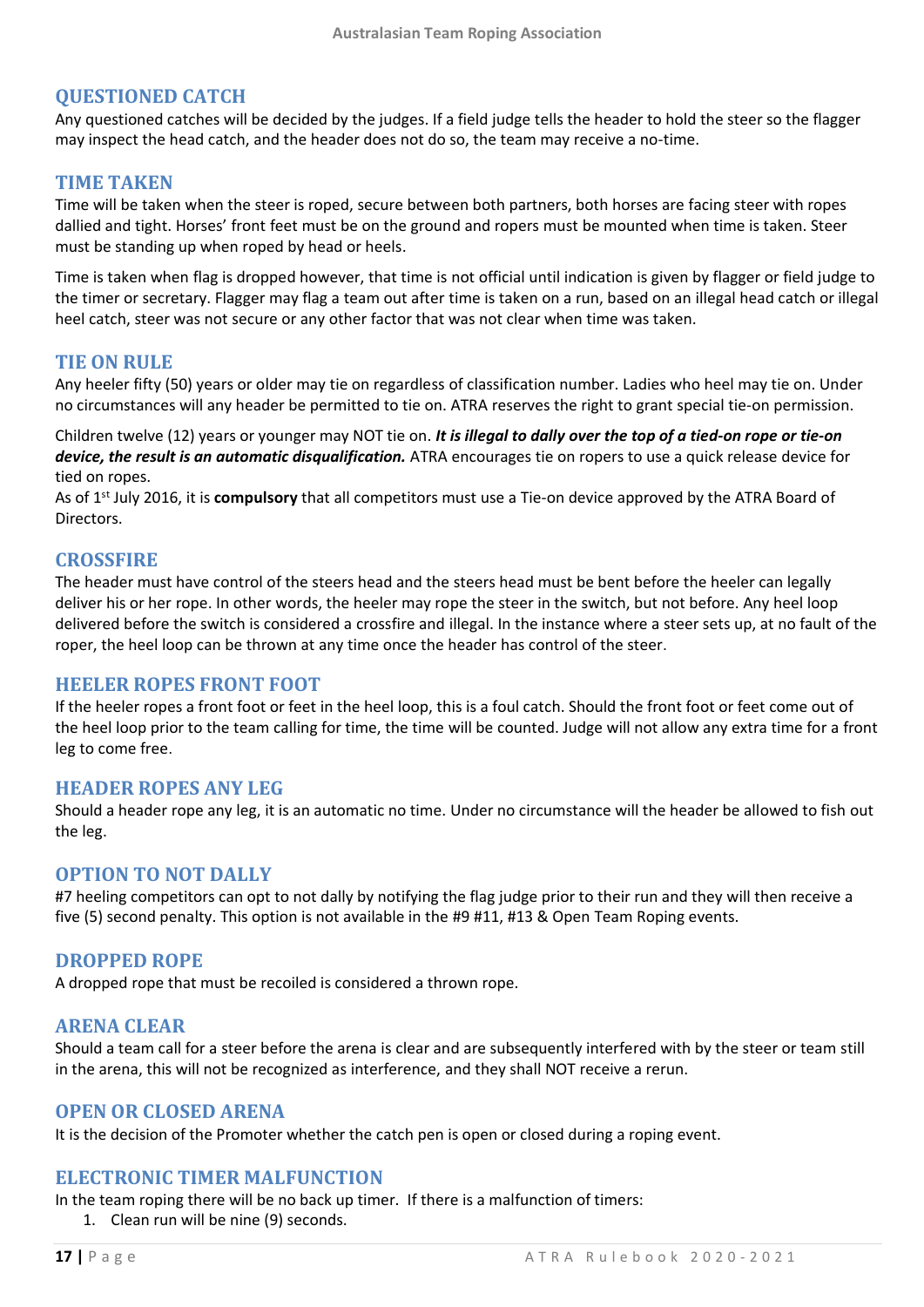- 2. One leg will be fourteen (14) seconds.
- 3. Option of a re-run. This must be confirmed prior to leaving the arena.

#### <span id="page-17-0"></span>**TIME LIMIT**

There will be a thirty (30) second plus penalties time limit for all Team Roping events.

# <span id="page-17-1"></span>**#6 (#3 CAP) MACHINE ROPING RULES**

The #6 (#3 Cap) Machine Team Roping event shall be introduced as the ONLY numbered roping to be conducted with a Machine. Ropers classified as an Elite #3 CANNOT enter the #6 Machine Roping. All other numbered roping's are to be conducted on live cattle.

- 1. The team's run will commence when both partners are standing in the box area.
- 2. The Machine Operator shall start upon the nod of the Header.
- 3. It is recommended that the Machine Operator stops in front of the box and will commence movement once the Header nods to start the run.
- 4. Time will commence at the discretion of the event setup (manual or electronic).
- 5. The Header will rope the head and pull the slack out of the head loop and is not required to dally.
- 6. The Machine will be turned off when the slack is pulled out of the head loop.
- 7. The Heeler will rope the heels and pull slack.

#### <span id="page-17-2"></span>**CENTURY TEAM ROPING RULES**

A Century team is made up of any two (2) competitors whose combined age totals one hundred (100) years or more. Teams can be any classification number. Any heeler fifty (50) years or older may tie on regardless of classification number. Under no circumstances will any header be permitted to tie on.

The Century Roping is an ATRA National Event with National & Finals buckles being awarded to the Champions. Individual regions can choose to run Century roping's and award Regional Buckles. You do not need to win spots to compete in the Century Team Roping at the National Finals.

#### <span id="page-17-3"></span>**ALL GIRLS TEAM ROPING RULES**

All Girls teams are made up of any two (2) female competitors regardless of their classification number. Any heeler fifty (50) years or older may tie on regardless of classification number. Ladies who heel may tie on. Under no circumstances will any header be permitted to tie on. ATRA reserves the right to grant special tie-on permission. As of 1st July 2016, the All-Girls Team Roping is an ATRA National Event with National & Finals buckles being awarded to the Champions. Individual regions can choose to run All Girls Team Roping and award Regional Buckles. You do not need to win spots to compete in the All-Girls Team Roping at the National Finals.

#### <span id="page-17-4"></span>**PRO AM TEAM ROPING RULES**

The Pro-Am Team Roping is introduced to allow Amateur Ropers to compete with higher numbered Ropers (Professionals) in a safe environment.

This event can be conducted on roping machine or suitable LIVE cattle or both. Emphasis should be placed on the suitability of the cattle, and this event should NOT be run on live cattle if the cattle are not suitable for a #3 header to handle.

**For this event the following criteria will apply.**

#### **Ropers classified #3.5 and Under will be considered an "Amateur"**

#### **Roper's Classified #4.5 and Over will be considered a "Professional"**

For the guidelines on a roping machine - #6's Roping rules apply.

- For "Live" cattle normal team roping rules apply with the exception of the following:
	- 1. Only the Amateur pays an entry fee and receives prizemoney.
	- 2. Headers must dally.
	- 3. The Amateur heeler will not be required to dally. The time shall be taken when heeler has pulled slack high. A 5 second penalty shall be enforced for all no-dally runs.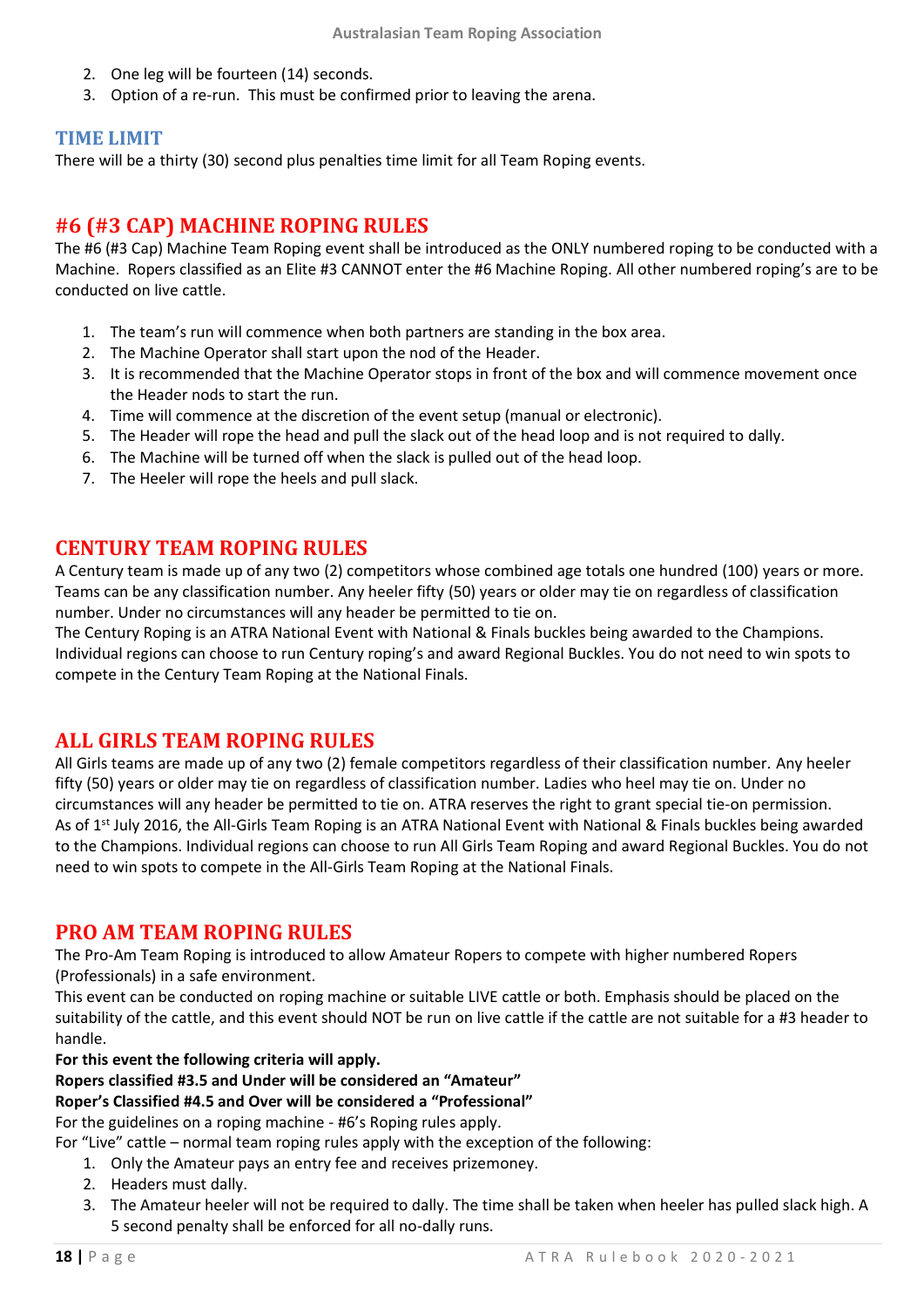- 4. Pro heelers must dally on heels.
- 5. No tie-on devices shall be allowed by either amateur or professional.

The Pro Am is NOT an ATRA Affiliated event, therefore only the \$3 levies are paid to Head Office the same as other non-affiliated events.

These are only Guidelines set for this event by the Board of Directors and can be changed by the Promoter to suit the region as long as the event is always run in a safe & fair manner in accordance with the ATRA Rule Book.

# <span id="page-18-0"></span>**JUNIOR LOOPER ROPING RULES**

The Junior Looper Program is a free program put together for the youth of the sport of team roping. The promoter of the roping will ensure to the best of their ability that the event is conducted fairly. Please comply with the requests and suggestions of the promoter of the event. Junior Looper parents are advised to watch, but not participate.

There are no National points tallied or National High Point awards for Junior Looper events nor do spots have to be won to compete in the Junior Looper at the National Finals.

- 1. Ropers will enter as a **TEAM**. A Team will consist of a Header and a Heeler.
- 2. Contestants with a classification of #2 or less are eligible to compete.
- 3. **Age Groups:** as of the day of the roping:
	- a. 7 years & Under
	- b. 8 years & Under 13 years (but not higher than a #2 classification)
- 4. **Go Rounds:** Juniors can enter up to three (3) times heading or heeling with different partners. Each team gets three (3) opportunities at making a catch on the dummy.
- 5. **Legal Catches:**
	- a. Head Catch: There will only be three (3) legal head catches: around the horns, half head or around the neck. Each roper has five (5) seconds from when the rope is thrown to complete the catch, or it will be considered a missed attempt. Fishing is only allowed from behind the roping line. Fishing is defined as not immediately pulling the slack after the throw of the rope. The judges' decision will be final.
	- b. Heel Catch: As per ATRA Team Roping Rules
- 6. **Illegal Catches:** 
	- a. Head Catch: A catch when the rope is not in contact with any part of the dummy head is considered an illegal head catch (i.e., roping the entire dummy).
- 7. **Tie Breaker:** Ties will be broken by the team with the most points. Any ties remaining after the points are considered, there will be a rope off.
- 8. **Points:** A record will be kept on each catch. Points will be added together from header and heeler over the three (3) rounds to decide a winner.
	- a. Horn Catch: two (2) points
	- b. Half Head Catch: one (1) point
	- c. Neck Catch: one (1) point
	- d. 2 Heels: two (2) points
	- e. 1 Heel: one (1) point
- 9. **Foul:** Stepping over or on the barrier line before the try is completed and will be considered a missed try.
- 10. **Disqualification:** A ropers name will be called three (3) times. If after three (3) calls the roper is not on the barrier line and ready to rope, he or she will be disqualified from the competition.
- 11. **Winner:** The team with the most points at the end of the competition will be declared the winners in each age group. In the case of tie break where teams are equal on points, they are to rope it off until one team wins by "sudden death". The header will take a step back from the line each time they take a shot until there is a winner.
- 12. **Regional Points:** Regional Points to be taken from the top five (5) teams and awarded five (5) points down the one (1) point. Regional Points should be kept by someone selected from the region. It is up to the promoter what they want to do with prizes or money but there will be no entry fee put on these events.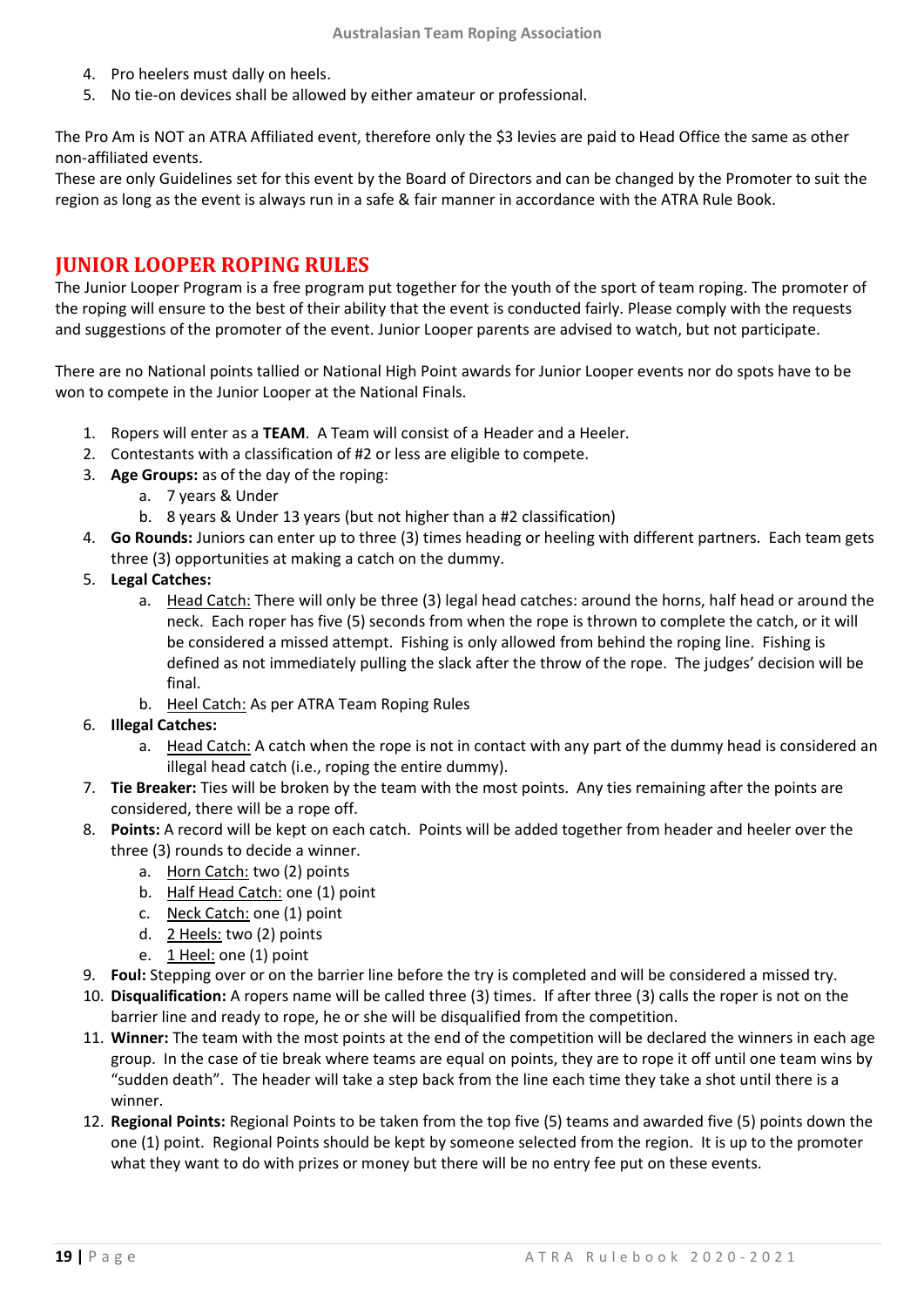# <span id="page-19-0"></span>**BARREL RACING RULES**

- 1. Competitors may go either to the right or left barrel first but must take one right and two left turns or one left and two right turns.
- 2. A contestant will be given a "no time" for knocking over a barrel. Touching a barrel, including to keep it from falling, is permitted without penalty. Competitors will be disqualified for not following the correct pattern (i.e. crosses their track during the run) or not being ready when name is called. A contestant is disqualified if they cross the start/finish line without completing the correct pattern.
- 3. A "no time" will also be given if a barrel is knocked over and it sets up again on either end.
- 4. A Contestant will be given a "no time" if the horse or rider falls during the run in such a manner as to break the pattern, or if the rider falls off the horse.
- 5. The starting and finishing line and the position for the barrels must be marked permanently for the entire event if it is run over more than one run. The horse's nose will be marked as it passed the score line both ways.
- 6. The starting and finishing line must be in line with the first and second drums.
- 7. Should for any reason the barrels not be placed on the markers or timers are not in correct position, the whole event must be re-run, with everything in order. Judges must make the decision that the barrels are not on correct markers at time of event before barrels are moved from position. Should this happen, competitors and judges should be notified, then judges and arena directors will set time for re-run.
- 8. Contestants must be able to ride unassisted from the timeline in the junior or open barrel races except for the Tiny Tots Under 7 lead event
- 9. Drums must be 44-gallon size (empty) and have at least one end enclosed. Closed end to be at top.
- 10. If a competitor desires to withdraw for any reason e.g., veterinary certificate the decision will be left to the discretion of the judges.
- 11. Any member of the association who does not follow the above rules is liable to a fine, suspension or both.
- 12. Timers are to be informed that clocks are not to be stopped until a girl has completed the course or in the event of an accident.
- 13. A five (5) second difference between clocks, competitors to have option of re-run. Only if a clear round is run.
- 14. Hats must be cleared from arena before next run.
- 15. Hitting horse around head or excessive use of whip and/or over and under in barrel race competition will result in disqualification for the duration of the competition. Ruled by judges. There will be no refund of entry fees. Further disciplinary action may be taken by the executive in the form of a fine.
- 16. More than two whips between barrels and four whips coming home or more than two contacts between barrels and four contacts coming home with an over and under will result in disqualification. To be ruled by judge. Once entered the arena box, two whips or contacts with an under and over action are allowed going to the first drum. Exceeding this will result in disqualification.
- 17. If the electric eye fails to work for more than one half of the contest in an entire go-round, the backup (manual) recorded times will be the official times for all contestants in that go round. When manual clocks are used the times should be to the hundredth of a second.
- 18. When the electric timers are in use in the ladies and junior barrel races, that 5 digits are to be written down on judges' sheet by timers/judges e.g., 17.312 not 17.31 (to the third decimal place).
- 19. A backup timer is optional. If there is a timer malfunction:
	- a. The backup timer shall prevail.
	- b. If there is no back up timer available, the competitor shall be entitled to a re-run.
- 20. One revolution, one roll back, tail turn is permitted to start a pattern. The time event box is not part of the arena in the barrel race.
- 21. Trade outs will only be deemed available if justified by both judges. Signatures of both judges to be on judges' sheets.
- 22. At Regional and Australasian Finals, the arena must be raked/dragged after fifteen (15) runs. All ATRA affiliated Barrel Races be encouraged to do the same.
- 23. Where a full course can be fitted in the arena it must be marked but not exceed maximum measurements. Record attempt – to record an official record, measurements, rules, equipment etc. must be checked and confirmed in order by both judges and/or officials.
- 24. Full course barrel racing measurements see APRA Rule Book.
- 25. No exhibition barrel races can be conducted during the team roping allocated time.
- 26. Junior barrel racers are only permitted one run in their barrel race age group and points are not cumulative as a horse and rider combination.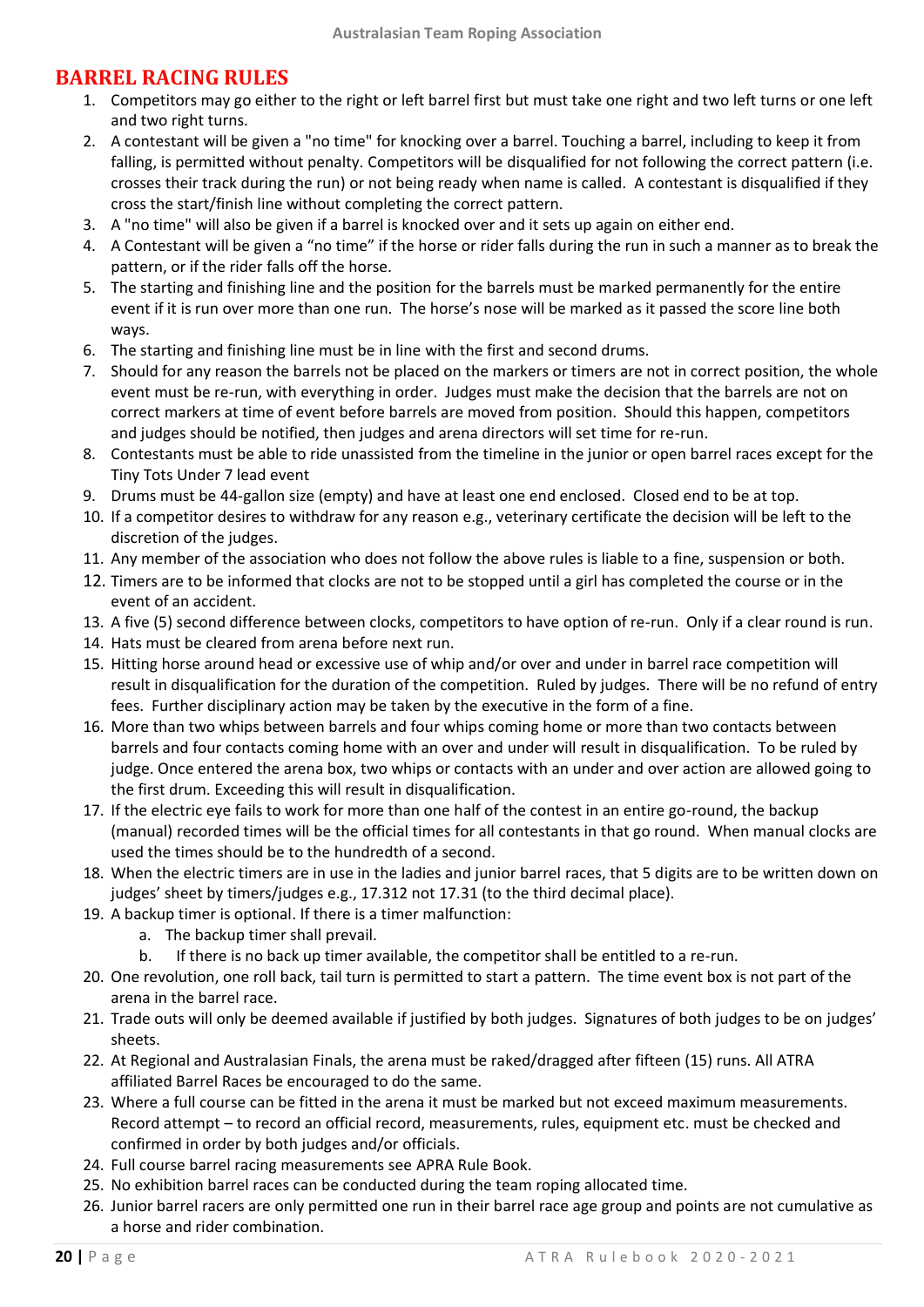- 27. Junior barrel race age group are the following:
	- a. 7 and Under
	- b. 8 & under 13 years
	- c. 13 & under 18 years (a 17-year-old cannot turn 18 within the membership year)

All junior members (under the age of 18 years of age) that being the 7 and under, 8 and under 13 and 13 and under 18 age groups, must participate in the correct age groups (i.e., A junior competitor that pays membership in July and is 7 years of age, but is turning 8 within that membership year they must compete in the 8 and under 13 age group for that financial year).

*Note: for further clarification of Barrel Racing rules please refer to the APRA Rule Book.*

#### <span id="page-20-0"></span>**DIVISIONAL BARREL RACING RULES**

#### 1. **ONE RUN**

Each horse is run once, and the placing's within each division are worked out, based on the divisional splits. 1st Division – Fastest time in the class and those who place in this division

2nd Division – Fastest time in the class plus one second and those who place in this division

3rd Division – Fastest time in the class plus two & half seconds and those who place in this division.

i.e., 15.599/ 16.599 /18.099 / 20.099

A contestant will be given a "no time" for knocking over a barrel.

#### 2. **TWO RUNS**

When running the event over two (2) runs, the two (2) times will be added together, and the divisions will double the splits between divisions.

1st Division – Fastest time in the class and those who place in this division

2nd Division – Fastest time in the class plus two second and those who place in this division

3rd Division – Fastest time in the class plus five seconds and those who place in this division.

#### i.e., 15.599/ 17.599 /20.599

A contestant will be given a "no time" for knocking over a barrel. If a competitor does not complete two (2) runs they will be placed at the bottom of the last division and points awarded accordingly.

#### 3. **THREE RUNS**

When running the event over three (3) runs, the three (3) times will be added together, and the divisions will triple the splits between divisions.

1st Division – Fastest time in the class and those who place in this division

2nd Division – Fastest time in the class plus three second and those who place in this division

3rd Division – Fastest time in the class plus seven and a half seconds and those who place in this division. i.e., 15.599/ 18.599 /26.099

A contestant will be given a "no time" for knocking over a barrel. If a competitor does not complete three (3) runs they will be placed at the bottom of the last division and points awarded accordingly.

#### 4. **NO DIVISIONS (OPEN) BARREL RACE**

If the promoter chooses to have a simple 'open' barrel race, then it is run as an open event, with points still being given to the horses only, and these points when sent to head office, will be counted as first division points only. Any open points sent in will be counted as First Division points for End of Year awards.

#### 5. **JUNIORS**

Age groups are to be as follows for junior members. Junior events will be run as per an open barrel race with no divisions within each age group. A contestant will be given a "no time" for knocking over a barrel.

#### 6. **POINTS**

7 and under (tiny tots) – Points will be awarded on rider points with only one run per child being allowed. either assisted or unassisted.

8-12 and 13-17 age groups – Points will be awarded on rider points with only one run per child being allowed. 3D – Points will be awarded to the horse. The horse's name must be provided at every jackpot.

#### 7. **DIVISIONAL GUIDELINES**

1st Division – Fastest time in the class and those who place in this division 2nd Division – Fastest time in the class plus one second and those who place in this division 3rd Division – Fastest time in the class plus two & half seconds and those who place in this division. i.e. 15.599/ 16.599 /18.099 / 20.099

#### 8. **PAYOUT RECOMMENDATIONS:**

This system is recommended to ensure all events Australia Wide are on the same prize money breakdown scale.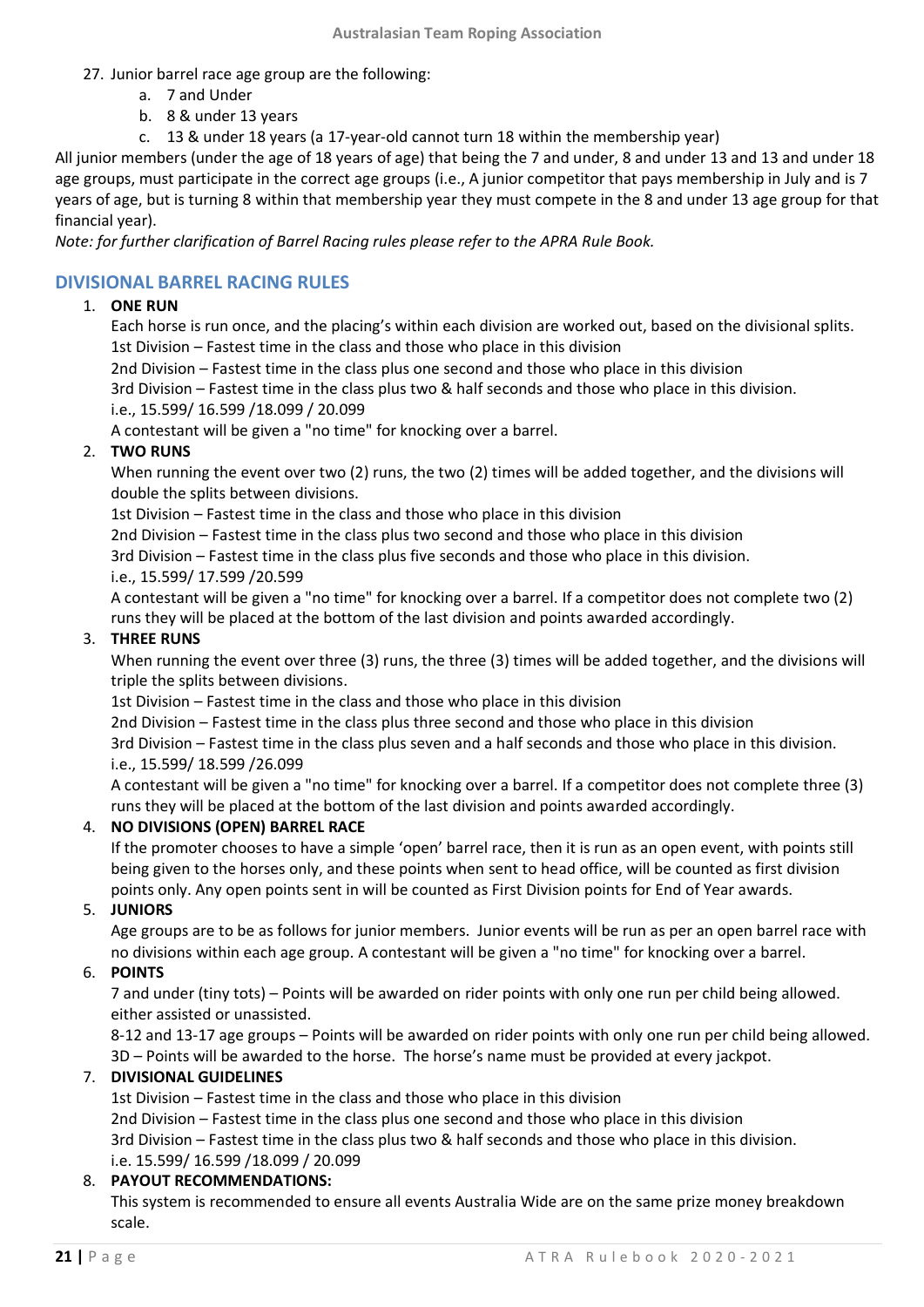If a 2 Division is run the 1st Div pays out 60% of total prizemoney

2nd Div pays our 40% of total prizemoney

If a 3 Division is run the 1st Div pays out 50% of total prizemoney

2nd Div pays out 30% of total prizemoney

3rd Div pays out 20% of total prizemoney

Divisions can then be paid out on the general rule of 40/30/20/10 as long as last place pays back the entry fee. For all Junior barrel races the percentage payout is recommended at 50%, 30%, 20%.

# <span id="page-21-0"></span>**LADIES BREAKAWAY ROPING RULES**

- 1. Animals for this event should be inspected and objectionable ones eliminated.
- 2. One rope to be used. Roping head of stock without releasing loop from hand is not permitted.
- 3. Ropes to be tied firmly to saddle horn with three pieces of heavy duty (Jute) string, a bright cloth must be attached to rope at saddle horn.
- 4. The rope must pass over the head and draw up as a clean neck catch around the neck, hump or brisket, no legs or figure of eight on the tail. Stock with horns measuring 125mm (five (5) inches) or more can be roped around neck, both horns, half head. Any other catch is illegal including:
	- a. If loop crosses itself in head catch it is illegal.
	- b. If Honda passes over one horn and the loop over the other, catch is illegal.

Judges to determine the length of the horns and the legal catches prior to the commencement of the event. No mixed stock to be used in any one contest.

- 5. The flag judge will flag the contestant when the rope breaks away from the horn of the saddle.
- 6. Contestants will receive no time should she break rope from the saddle horn by hand or by touching rope or string after catch is completed.
- 7. Five (5) second penalty for breaking barrier.
- 8. If there is a malfunction of timers and flag judge flags a clean neck catch:
	- a. Clean run will be five (5) seconds
	- b. Option of a re-run. This must be confirmed prior to leaving the arena
- 9. There will be a thirty (30) second plus penalties time limit.
- 10. Ladies Breakaway ropers are only permitted to enter once.

# <span id="page-21-1"></span>**ROPE AND TIE CONTEST RULES**

- 1. Only one loop may be thrown in the Rope and Tie contest.
- 2. Contestant must adjust rope and reins in a manner that will prevent horse from dragging stock. Rope must be tied hard and fast.
- 3. Contestant must not receive assistance of any kind from outside, but if horse drags stock, field judge may stop horse and any penalty for such offences can only be assessed by the field judge.
- 4. After making catch, contestant must dismount, throw stock by hand, cross and tie any three legs. If stock is down when roper reaches it, it must be got to its feet and re-thrown by hand. If roper's hand is on the stock when it falls it is to be considered thrown by hand.
- 5. Rope must hold stock until contestant has hand on stock.
- 6. Cross legged tie must hold until contestant has mounted horse and put slack in the rope before it can be ruled fair and roper may not touch stock after giving finish signal until judge has completed his examination failure to adhere to this will result in disqualification. Time is taken on the signal of the field judge's flag. If tie comes loose, or animal gets to its feet before tie has been ruled fair, the contestant will receive no time. After completing tie, the roper must mount his horse and ride forward so catch rope is slack. Untie men must not touch stock until judge passes the tie as fair. The tie will be deemed satisfactory as soon as there is slack in the rope.
- 7. There shall be no assistance from any other person to a contestant in this contest. Committee, please note that all roping stock must weigh a minimum of 220 lbs (100 kgs). All stock to be numbered. All fresh stock to be tied down and run.
- 8. There must be at least one wrap and hooey.
- 9. Field flaggers will pass on the tie once rider has remounted his horse and put slack in the rope.
- 10. Roper will be fined \$50 and disqualified if stock is jerked over in a backward motion in a severe manner landing on its back or side with all four legs in the air.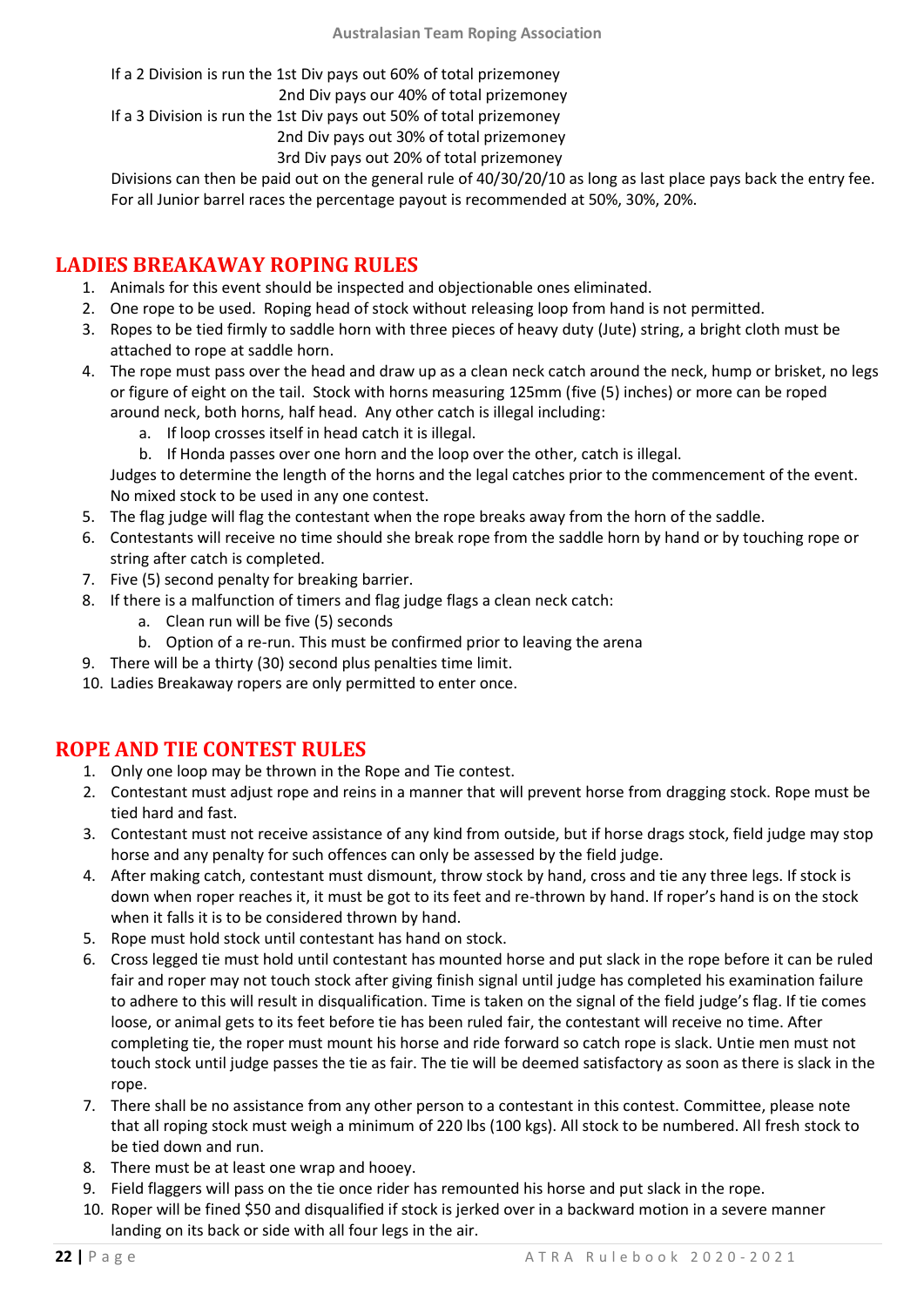- 11. An approved roping device must be used in all rope and tie events at ATRA affiliated events.
- 12. In rope and tie events there will be a minimum 10" barrier (3.050 metres) in open arenas. If the arena conditions are unsuitable, length of the barrier will be at the discretion of the event Promoter. An open catch pen shall apply in an open arena. An open arena shall be defined as an arena with minimum dimensions as follows: - 75 metres in length, 35 metres in width with a time event box with a minimum depth of 4.575 metres (15 feet).
- 13. In Team Roping and Rope & Tie events an open gate catch pen may apply in a one head contest however it should remain shut in a two headed and where an average pay out applies.
- 14. Rope and Tie and Breakaway Roping contestants must start the contest from behind the barrier on the righthand side of the box.

#### <span id="page-22-0"></span>**DISQUALIFICATIONS**

- 1. A roper who deliberately makes his horse drag the stock more than one metre after time is recorded or permits the horse to drag the stock more than 1 metre after time is recorded. The competitor will be disqualified and fined \$50 for the first offence, \$100 for the second, \$150 for the third and so on. All infringements must be notified to head office so fines can be collected.
- 2. Not having made catch and tie within the time limit allowed.
- 3. Failing to contest on suitable stock drawn for the contest.
- 4. Failing to contest when called by chute boss or arena director.
- 5. Roping cattle without releasing loop from the hand.
- 6. Cheating with stock, or position of stock in chutes.
- 7. Ill-treating stock.
- 8. Failure of cross-legged tie hold to judges satisfaction
- 9. Failure to use approved roping device at ATRA affiliated events
- 10. Touching calf after giving finish signal and before judge completes examination.

#### <span id="page-22-1"></span>**STEER WRESTLING RULES**

- 1. Steer must be caught from horse, if steer gets loose after being caught, contestant may only take one step to recapture it.
- 2. There is only one hazer permitted.
- 3. Contestant must furnish his own hazer and horses.
- 4. After catching steer, contestant must bring it to a stop or change direction and twist it down.
- 5. Hazer and contestant to start their run from behind the start line.
- 6. If a steer is accidentally knocked down or thrown before being brought to a stop, it must be let upon all four feet and twisted down by head or horns. Steer will be considered down when it is lying flat on the ground on its near side or back with all four legs straight. Contestant must have hand on steer when time is signalled. The fairness of the catch and throw will be left to the field judge and his decision shall be final. Time is taken on the signal of the field judge's flag. If contestant misses or loses steer, he must signal the field judge immediately if he wishes to continue. Contestant and hazer must use their respective horse throughout the run and hazer must not render the contestant any assistance.
- 7. There shall be no assistance from any other person to the contestant in the event.
- 8. Steer Wrestling stock must weigh in the vicinity of 400lbs to 500lbs (181kg to 227kg) and be as even as possible. Stock to have suitable horns and must be nine (9) inches in length. Steers only to be used.
- 9. Arena conditions will determine the length of score by the Promoter
- 10. Any fresh steers not thrown down during competition will be thrown down after completion of the go-round. Contestant will be responsible to throw down such steers under supervision of the arena director or event director.
- 11. Fresh steers added to steers which have already been used, must be steer wrestled from horseback and thrown down.
- 12. Steer Wrestling chute must have at least thirty (30) inch clearance inside chute and at gate, when gate is open.
- 13. Steer Wrestling hazers are to be ATRA members in good standing.
- 14. In steer wrestling events, the barrier is to be a minimum of half the length of the box except where arena conditions are suitable, the length of the barrier will be at the discretion of the Promoter/Judges.
- 15. All Steer Wrestlers must leave from behind the barrier on the left-hand side of the box.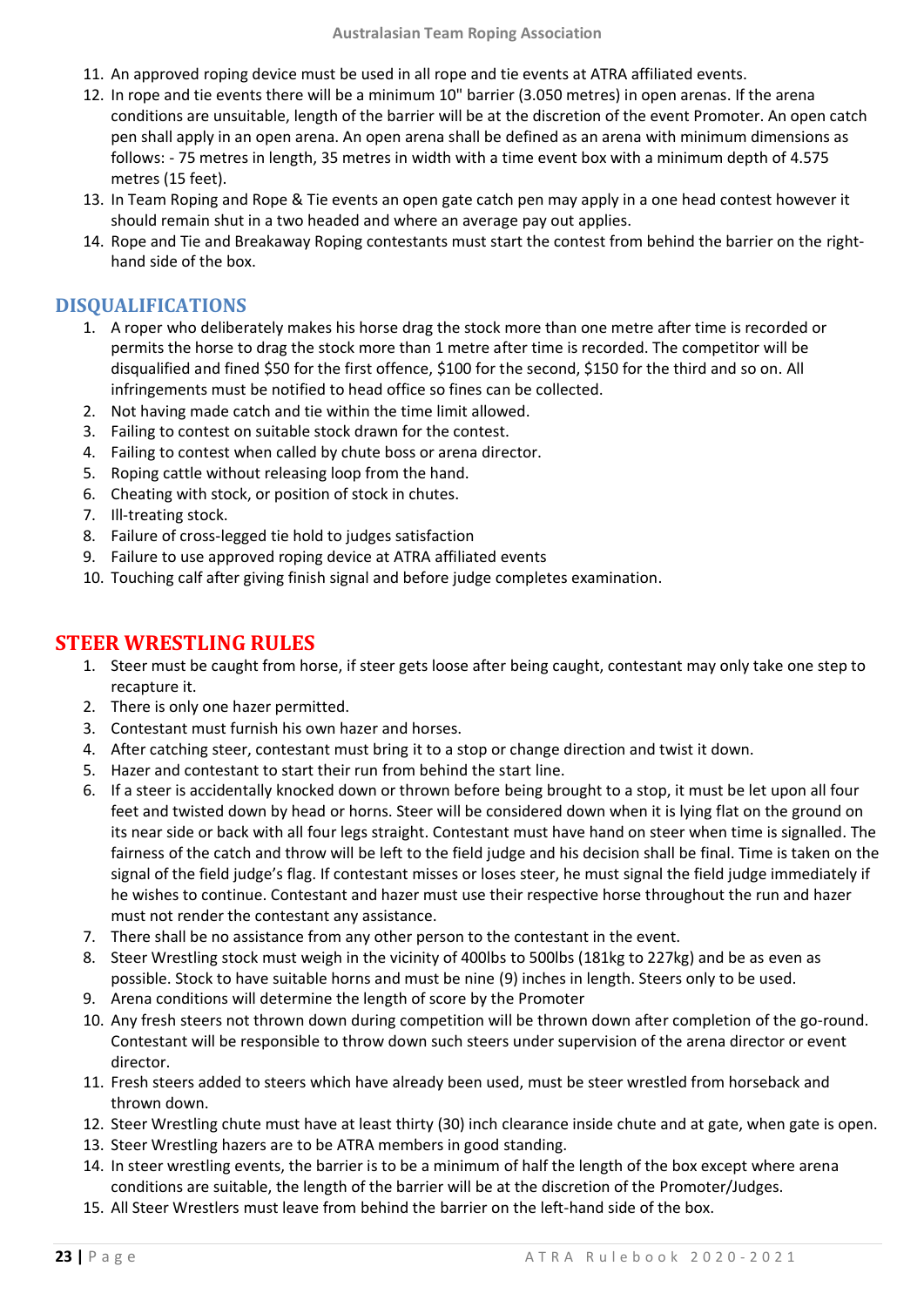#### <span id="page-23-0"></span>**DISQUALIFICATIONS**

- 1. Not having made catch and time within the limit allowed.
- 2. Assistance in any form by the hazer while contestant is wrestling steer.
- 3. Failing to contest on suitable stock drawn for contest.
- 4. Failing to contest when called by chute boss or arena director.
- 5. Cheating with steer or position of steer in chutes.
- 6. Ill-treating stock.

# <span id="page-23-1"></span>**STOCK CONTRACTOR RULES**

- 1. All ATRA approved Stock Contractors to be open financial members of the ATRA in good standing and have completed the Online training course as per the ATRA website.
- 2. Cattle used for team roping and other events shall not be used for steer wrestling or rope and tie.
- 3. Any Stock Contractor found guilty of mistreatment of livestock may be fined by the Board of Directors. Fine not to exceed \$500.00.
- 4. Any Timed Event Stock contractor who is barred from any approved Rodeo organisation across Australia would receive an automatic ban from the ATRA.
- 5. Timed event stock in steer wrestling, rope and tie and team roping events can only be run three times at a one-day jackpot, and at two or more days jackpots, only two runs a day are permitted.
- 6. Stock contractors who supply stock for jackpots that are not suitable for an event may be fined the equivalent of the entire committee/stock levy paid for the particular event in which stock were unacceptable. Board of Directors to make final decision.
- 7. The suitability of stock at jackpots must be decided by Promoter.
- 8. All contract timed event stock must be identified with numbered ear tags.
- 9. All portable timed event chutes must have V front and finger style gate. The vet in attendance at an event in Victoria shall be appointed by Promoter at the expense of Promoter. The vet will be required to report on the outcome to the ATRA Head Office.
- 10. Minimum weight for all stock in Victoria and South Australia is 200KG.
- 11. Individual State Animal Welfare Legislation takes precedence where there is a discrepancy with the industry rules. See links to State Legislation on the ATRA Website.

# <span id="page-23-2"></span>**RULES TO ENSURE HUMANE TREATMENT OF LIVESTOCK**

- 1. A neck rope on a contestant's horse must be used in the rope and tie event. The placement of such a neck rope must be in the vicinity from the head, to no more than half-way down the roping horse's neck. Neck rope, rope, reins, and training aids must be adjusted in a manner that will prevent the horse from dragging the stock. Rope to be removed from animal's body as soon as possible after 'tie' is completed. Roping stock shall weigh at least 220 lbs (100 kgs) each and be strong and healthy.
- 2. The placing of fingers in eyes, lips or nose of steers while wrestling steer, or unnecessarily rough handling of stock after time is forbidden. Fine or disqualification may be imposed.
- 3. Animals for all events will be inspected before the draw, and no sore, lame, sick, or injured animal, or animals with defective eyesight shall be permitted in the draw at any time. Should an animal become sick or injured between the time of inspection and prior to the commencement of an event, that animal shall not be used in competition. An official veterinarian should be available at all events where possible.
- 4. No animal shall be beaten, mutilated or cruelly prodded. Standard electric prods shall be used as little as possible. Animal shall be touched only on the hip or shoulder area with prod.
- 5. A conveyance must be available and used, if possible, to remove animals from arena in case of injury.
- 6. No stimulate or hypnotics to be used or given to any animal used for contest purposes.
- 7. No animal or pets allowed in arena where restraint is necessary or subject to injury or attack by another animal.
- 8. Livestock to be removed from arena after completion of each contest run.
- 9. Use of fireworks to frighten animals is prohibited.
- 10. Contestant will be disqualified for any mistreatment of livestock.
- 11. No stock should be confined in vehicles beyond a period of twenty-eight (28) hours without being unloaded, properly fed, and watered. When animals are carried in conveyances in which they do have proper food, water, space and opportunity to rest, the provision for unloading shall not apply.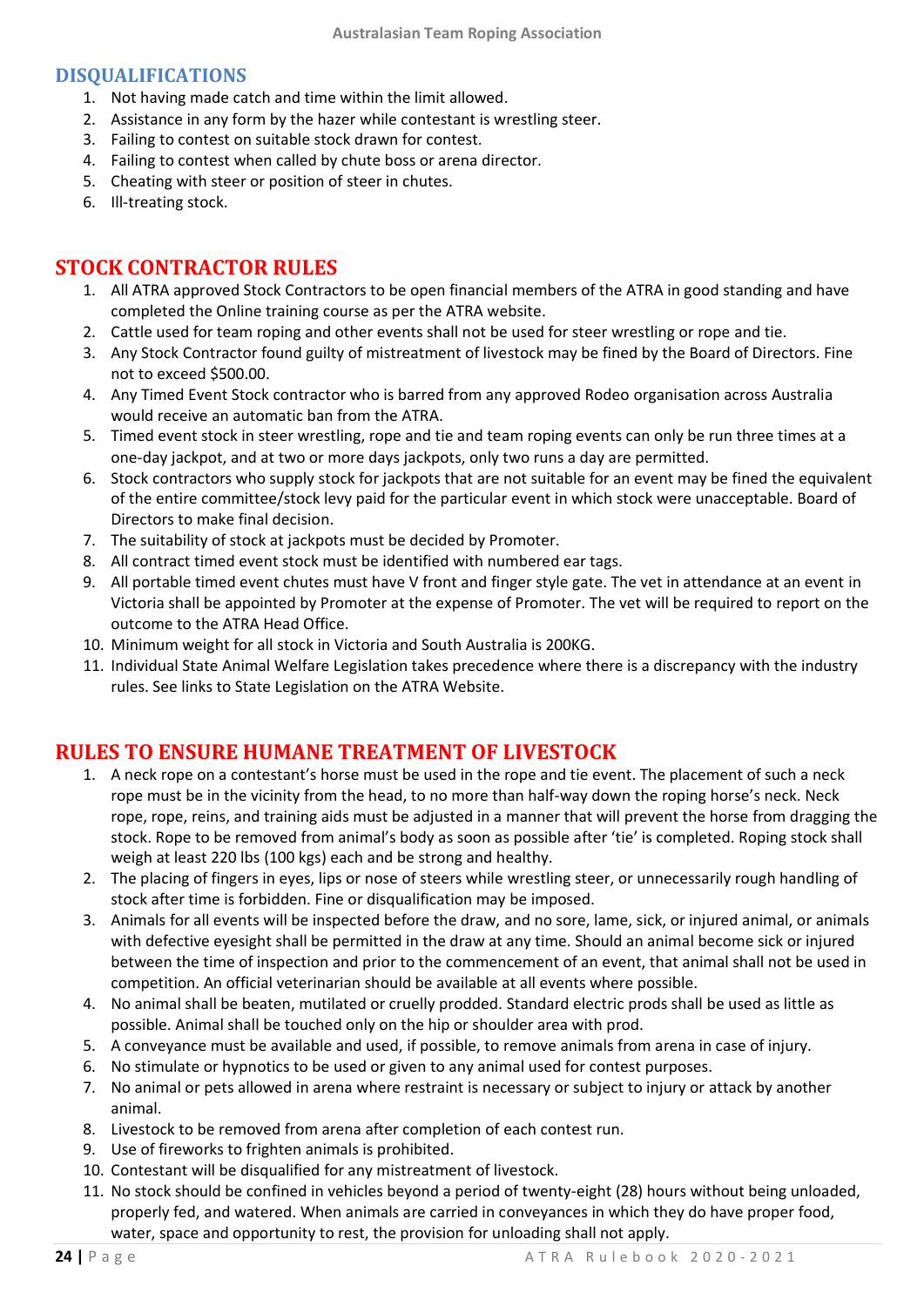- 12. Any animal that becomes excessively excited so that it gets down in the time event box repeatedly, or in any way appears to be in danger of injuring itself, should be released immediately.
- 13. Any ATRA member, including stock contractors, guilty of mistreatment of livestock may be fined by the Board of Directors with a fine not to exceed \$500.00.
- 14. The ATRA recognises the R.S.P.C.A., Animal Welfare Advisory Council and/or any Government body as the sole authorities for the humane treatment of animals in Australia.
- 15. In the rope & tie event, an approved roping device must be used by contestants at all ATRA affiliated events. Failure to do so could result in a \$2000 fine or twelve months jail or both. The only roping device to be used Ropers Mate Calf Roping Device (Part #8700544).
- 16. Any member who mistreats livestock at events will be fined \$100.00 on the first offence, \$300 on the second offence and \$600 plus 3 months suspension on the third offence. Each offence will remain on record for a 3 year period. The Board has the power to increase the fines and suspensions at their discretion.
- 17. Persons found guilty of twisting or bending the tail of timed event stock will be fined \$100 on the first offence. The penalty for repeat offenders will be determined by the Board of Directors and may include fines and/or suspension.
- 18. Timed event contractors are only permitted to use an electric prodder defined for use under relevant State or Territory Legislation. A prodder can only be utilised by the approved contractor/sub-contractor at each event who will be held responsible for any misuse. This relates to all handling of timed event stock at an event. Government regulations in each state must also be complied with. A first offence breach of this rule carries a fine of \$500 to the approved stock contractor. A second offence breach will be referred to the ATRA Board of Directors.

# <span id="page-24-0"></span>**LIVESTOCK**

- 1. If the steer is visibly injured as the run begins, including broken horn, the team must declare themselves by pulling up immediately.
- 2. If in the opinion of the judge a non-visible broken horn existed prior to the beginning of a run, he has the option to declare a rerun. However, no rerun shall be awarded where clearly the broken horn was caused by the run itself, or if the judge suspects the broken horn occurred during the run. If run is completed and time taken, even though a broken horn is clearly visible, time shall stand, and field judge will remove that animal from the draw.
- 3. Team roping cattle horn length to be a minimum of six (6) inches.
- 4. Pen should be even and uniform and fall within state animal welfare guidelines.
- 5. ATRA, or ATRA official(s) or representatives, reserve the right to withdraw any steer from the herd at any time. Head duckers, draggers, stoppers, eliminators, unusually slow cattle and cattle that turn back into the corners shall be pulled from the herd immediately as they surface during the ATRA qualification roping.
- 6. Removal from draw does not result in a rerun for the team roping a steer removed from the herd. However, a rerun may be awarded if in the opinion of the promoter supported by the opinion of the field judge and/or officials working the roping, that a steer in question did not afford a team the opportunity to compete.
- 7. The promoter prior to the first event will inspect Steers. No sore, lame, sick or injured animals or animals with defective eyesight shall be permitted in the draw at any time. Should an animal become sick or crippled during the course of the roping, that animal shall be removed from the competition immediately. Animals removed from the arena pursuant to this section shall be placed in a situation as isolated and comfortable as possible to reduce stress.
- 8. If an ATRA roper excessively abuses an animal by any unnecessary non-competitive or competitive action, he shall be disqualified and forfeit all entry fees. The judge shall immediately inform the announcer that the contestant has been disqualified due to the unnecessary roughness of livestock.
- 9. All Steers will have horn wraps, which offer protection for both the steer's ears, and the base of the horns.
- 10. ATRA strongly discourage the use of 3/8 scant ropes.
- 11. Any contestant who fails to heed an initial warning from a field flagger that he is mistreating an animal will forfeit his entry fees in all divisions for the reminder of that event.
- 12. Judge may stop a run at any time he observes an injured animal, to remove that animal from competition, this action will result in a rerun for contestants.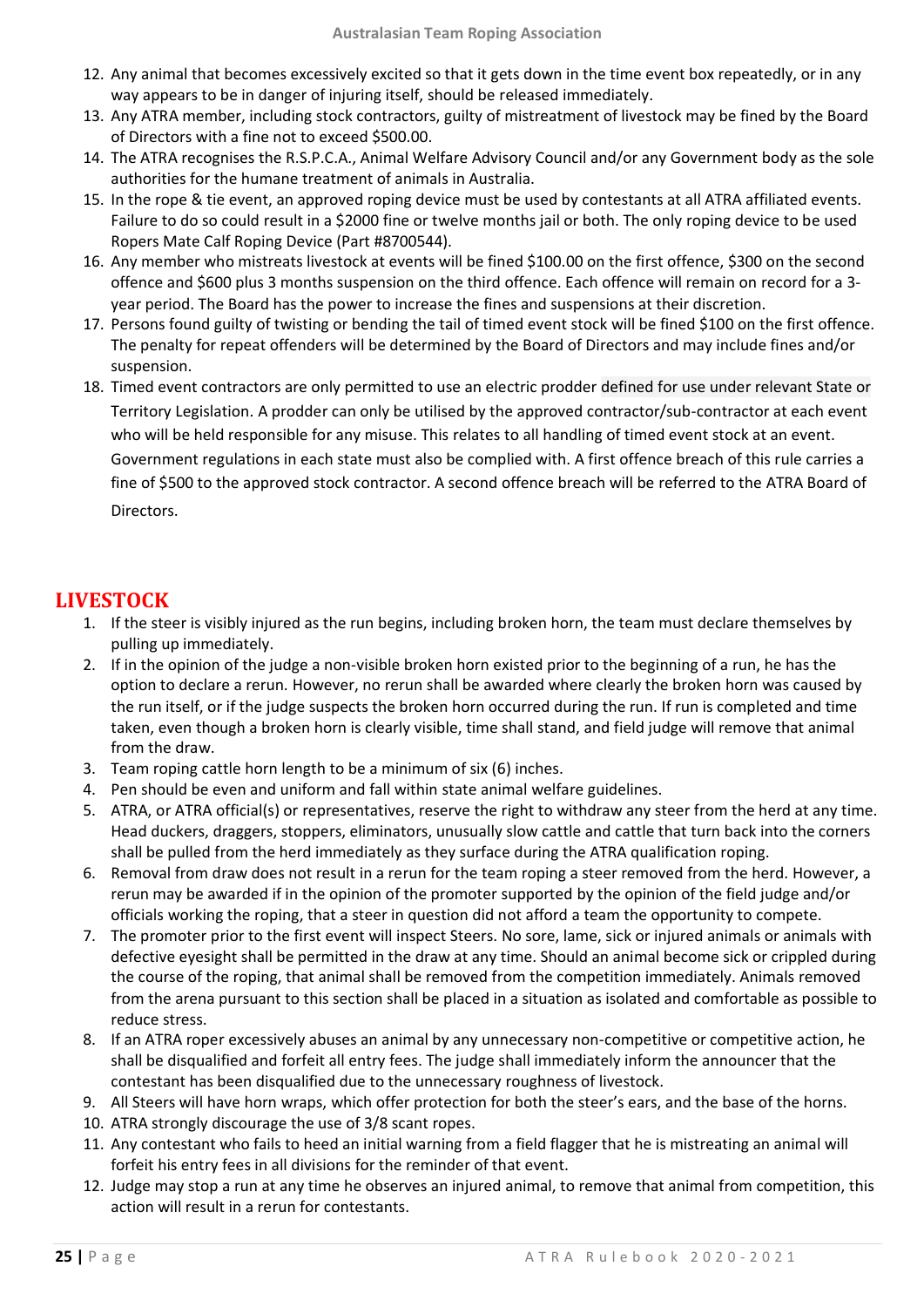## <span id="page-25-0"></span>**CONDUCT RESTRICTIONS AND DISCIPLINARY ACTION**

Any member may be subject to reprimand, fine, suspension or expulsion, by action of the ATRA Board of Directors. Writing a bad cheque made payable to the ATRA., an event secretary, stock contractor, or event committee in conjunction with an ATRA event, or any such cheque to any business establishment in the town of and during the time of an ATRA event. ACTION: A fine of \$25 per cheque, plus a bond of \$200 to be held, for one year. If three or more bad cheques passed in one year, bond is forfeited. A returned cheque received in the ATRA office will mean ineligibility to enter any ATRA approved event. To regain eligibility, the face value of the cheque, the bank charge, and the fine and bond must be paid in full.

Failure to reimburse the ATRA Promoter of the event for overpayment of prize money. ACTION: Member to be notified in writing and allowed twenty-eight days to pay. Fine to be \$25 plus overpayment.

Failure of a contract member to fulfil his or her contract obligations. ACTION A fine of \$100.

Stallions will be allowed to be unrestrained in panel yards through daylight hours ONLY. Only 1 horse is allowed per enclosure. Stallions must be double tied at night. Panels must be a minimum of 1500mm in height. Panels must be constructed using an equivalent of 4 bars of 25mm box or pipe equivalent as a minimum. Panels must be anchored securely to a solid object i.e., truck, post or tree.

#### <span id="page-25-1"></span>**SOCIAL MEDIA POLICY**

This policy provides guidance for Members use of social media, which should be broadly understood for purposes of this policy to include blogs, wikis, microblogs, message boards, chat rooms, electronic newsletters, online forums, social networking sites, and other sites and services that permit users to share information with others in a contemporaneous manner.

#### <span id="page-25-2"></span>**PROCEDURES**

The following principles apply to professional use of social media on behalf of the Australasian Team Roping Association as well as personal use of social media when referencing the ATRA.

- 1. Members need to know and adhere to the [ATRA Code of Conduct practises, and other company policies] when using social media in reference to the ATRA.
- 2. Members should be aware of the effect that their actions may have on their images, as well as the ATRA's image. The information that members post or publish may be public information for a long time.
- 3. Members should be aware that the ATRA may observe content and information made available by members through social media. Members should use their best judgement in posting material that is neither inappropriate nor harmful to the ATRA and its employees, or members.
- 4. Although not an exclusive list, some specific examples of prohibited social media conduct include posting commentary, content, or images that are defamatory, pornographic, proprietary, harassing or libellous.
- 5. Social media networks, blogs and other types of online content sometimes generate press and media attention of legal questions. Members should refer these enquiries to authorised ATRA spokespersons.
- 6. If members find or encounter a situation while using social media that threatens to become antagonistic, they should disengage from the dialogue in a polite manner and seek the advice of Head Office.
- 7. Members should get appropriate permission before referring to or posting images of current or former employees, members, vendors, or suppliers. Additionally, members should get appropriate permission to use a third party's copyrights, copyrighted material, trademarks, service marks or other intellectual property.

#### <span id="page-25-4"></span><span id="page-25-3"></span>**OFFENCES BAD DEBTS**

Bad cheques made payable or declined credit cards to the ATRA or ATRA promoters holding an official ATRA event will result in immediate ineligibility. A collection fee will be charged for each returned cheque, a cheque or credit card that goes uncollected beyond six (6) months will pay \$50 per year collection fee or double the amount of the cheque, whichever is the least. Non-payment shall result in punitive action, which may include ineligibility to compete, classifications number increase, awarded finals spots being voided and/or legal action. Ropers that have competed on entry fees paid with a bad cheque or declined credit card are responsible for the debt, regardless of who made the payment.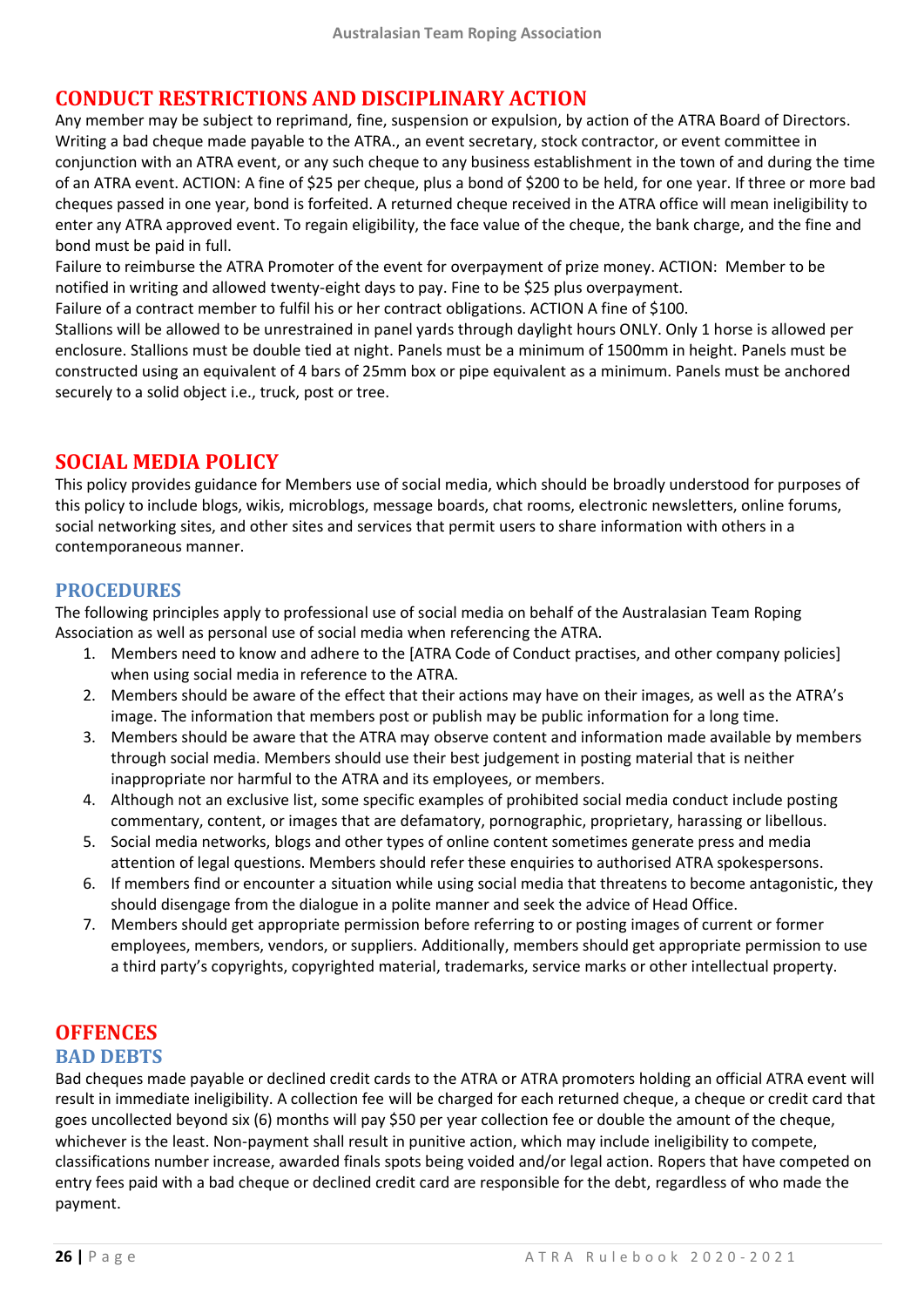#### <span id="page-26-0"></span>**DRESS CODE**

Ropers must wear a cowboy hat or no hat. Caps are not permitted nor are they permitted to be tied on or attached in any way during the course of the run. Cowboy attire required, which includes shirts with a sewn-on collar full buttoned front styling, with short or long sleeves (sleeveless shirts are not permitted) and cowboy boots or approved laced cowboy shoe with a heel. Unless a medical exemption is made, heeled or any type tennis shoes will not be permitted. Failure to observe dress code will result in a no-time on any steer qualified. This ruling applies to all competitors.

#### <span id="page-26-1"></span>**HELMETS**

All competitors under the age of eighteen (18) must wear a securely fastened helmet when on horseback at an ATRA affiliated Event. Failure to comply with the helmet rule results in DISQUALIFICATION from the event. If this offense is undetected at the event but proven true and correct all money, finals spots and points will be forfeited.

It is the responsibility of the competitor to adhere to the rules. Failure to refund prizemoney won to the ATRA office will result in suspension from the ATRA.

#### <span id="page-26-2"></span>**FINE FOR BREACH OF RULES**

1 ST Offence - \$50 Fine

2<sup>nd</sup> Offence - \$100 Fine

3<sup>rd</sup> Offence – All points/spots (team roping partner's spots) deleted for that roping. All prizemoney won at that roping to be refunded to ATRA Head Office.

#### <span id="page-26-3"></span>**MAJOR OFFENCES**

- 1. Quarrelling or fighting in the arena.
- 2. Mistreatment of livestock, misrepresenting or falsifying a classification number.
- 3. Attempting to fix, threaten, bribe, influence or harass any ATRA official at any time, in or out of the arena, or talking with a judge at a time when an event is in progress.
- 4. Engaging in, or attempting to engage in, and action threatening, berating, harassing, intimidating, assaulting or striking a roping official, a roping spectator, any official representative or employee of the ATRA or any ATRA Contestant.

#### <span id="page-26-4"></span>**PENALTY FOR MAJOR OFFENCES**

Ropers attempting to fix, threaten, bribe, influence or harass any ATRA official at any time, in or out of the arena, or talking with a judge or timer while an event is in progress will automatically be disqualified, forfeit entry fees, and face a potential disqualification from future events at the discretion of the ATRA Board.

If a roper uses any excuse to enter a roping advertising ATRA numbers, at a number lower than their official ATRA classification, and this dishonesty results in winning a cheque, upon verification, the ATRA will immediately add one number to that individual's official classification for a period of not less than one year. This also applies to any roper falsifying information on another roper's behalf.

#### <span id="page-26-5"></span>**CONTESTANT DISQUALIFICATION**

- 1. Being under the influence of liquor and/or illicit drugs in the arena & Consuming alcoholic beverages and/or illicit drugs in the arena.
- 2. Any roper not acting in a sportsmanlike, reasonable, or professional manner.
- 3. Rowdyism, quarrelling or fighting within the arena.
- 4. Mistreatment of stock.
- 5. Not being ready to compete when called upon, E.g. Horse becomes excessively uncontrollable in roping box.
- 6. Attempting to fix, threaten, bribe, influence or harass any ATRA official at any time, in or out of the arena, or talking with a judge or timer while an event is in progress.
- 7. Competitors under the age of eighteen (18) who fail to wear a securely fastened helmet while on horseback at an ATRA affiliated Event.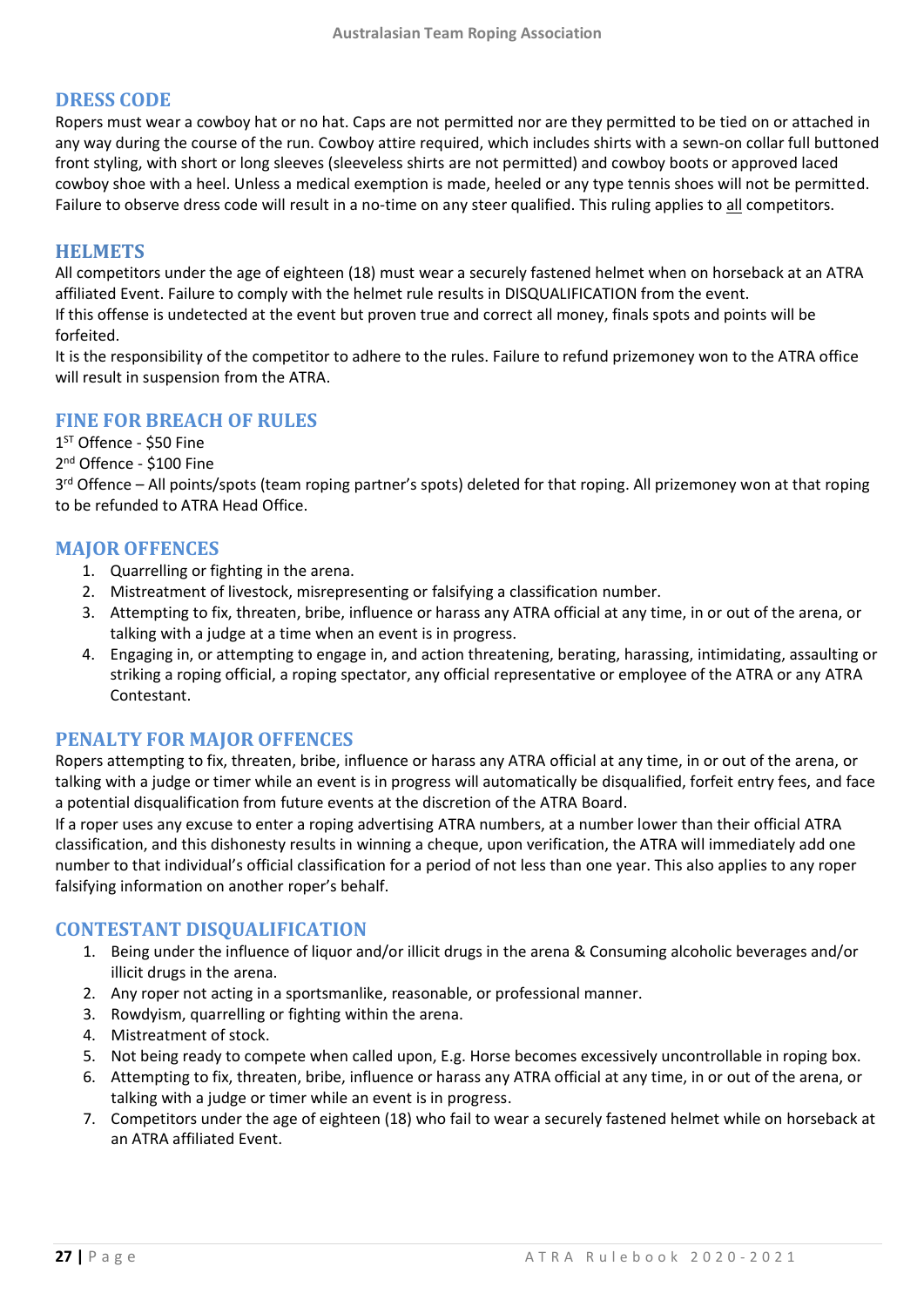# <span id="page-27-1"></span><span id="page-27-0"></span>**JUDGING JUDGES PARTICIPATION**

The passing of the flag during roping from one experienced and competent judge to another is permitted. Promoters shall not permit flaggers to rope in a roping event he/she is flagging unless the event is using rotations and more than one flagger is in use. The promoter shall provide each flagger with an ATRA rulebook and shall require that each flagger conduct the event in accordance with ATRA rules. All flag judges must be mounted and exercise a quality level of examination when checking head, heel, and calf loops.

#### <span id="page-27-2"></span>**JUDGES DECISION**

The decision of the judge will be final however ATRA officials or promoters may appeal to the judge on behalf of the team for review of the call-in question. A judge has the authority to request that any person be excused from the arena if that person, in the judge's opinion, is interfering with the contest event shall be subject to flag judge and competitor negotiation.

#### <span id="page-27-3"></span>**QUESTIONING A CALL**

Questions may be addressed to the event promoter immediately; no roper may question a judge while an event is going on. Questions may be addressed to a judge no sooner than at the end of the event. Contestant will have the right to explain his side of the story or to clarify a situation to the judge at the proper time and place. However, if the contestant is using abusive language or does not use good judgment, the judge should, at that time, inform said contestant that any continuance of that action will lead to disqualification and forfeit of fees.

#### <span id="page-27-4"></span>**EXCEPTIONS TO QUESTIONING A CALL**

Should communication concerning the issuance of a penalty or lack of penalty between the judge and timekeeper be incorrect, either team roper can immediately point out the mistake to the judge. In addition, if the ability of the team to compete was impaired by physical conditions in the arena or physical condition of the steer, they may appeal to the judge immediately. Upon making their appeal, the judges' decision concerning the matter is final at that point. Should the appeal not be upheld, the team is required to leave the arena immediately following the decision and may make an additional appeal to the affiliated promoter. If the affiliated promoter overrides the decision of the field judge, at any time for any reason, the promoter is required to inform the ATRA Head Office of that decision and the circumstances surrounding that decision.

#### <span id="page-27-5"></span>**PROBLEM HORSES**

If a roper has had the opportunity to enter the box and can neither get his horse in the box, nor bring this horse under control while in the box, and in the opinion of the judge this situation has become excessive, the judge has the option of declaring a no time on that steer. In the instance of a horse that will not stay in a box, a "three strikes you're out" rule is in effect. In other words, if the horse exits the box three times, the team will be declared disqualified.

#### <span id="page-27-6"></span>**QUALIFYING A STEER**

If the contestant is fouled and has no visible way of knowing if chutes or barriers functioned correctly, he must qualify in order to get another chance. If the contestant is visibly fouled or he can visibly see that he is, or will not be fouled, he must declare by pulling up or attempting to pull up and not try to go on with the contest. If he does not declare, he accepts the situation the way it is.

#### <span id="page-27-7"></span>**GROUND CONDITIONS**

If the arena conditions are deemed by the field judge to be unsafe, competition can be stopped until the unsafe conditions are remedied.

#### <span id="page-27-8"></span>**COMPETITION & ANIMAL WELFARE RULES NOT COVERED**

If a question on ruling for any competition rules is not covered in the ATRA Rule Book, the APRA Rule Book shall apply. Individual State Animal Welfare Legislation takes precedence where there is a discrepancy with industry rules. See links to State Legislation on the ATRA website.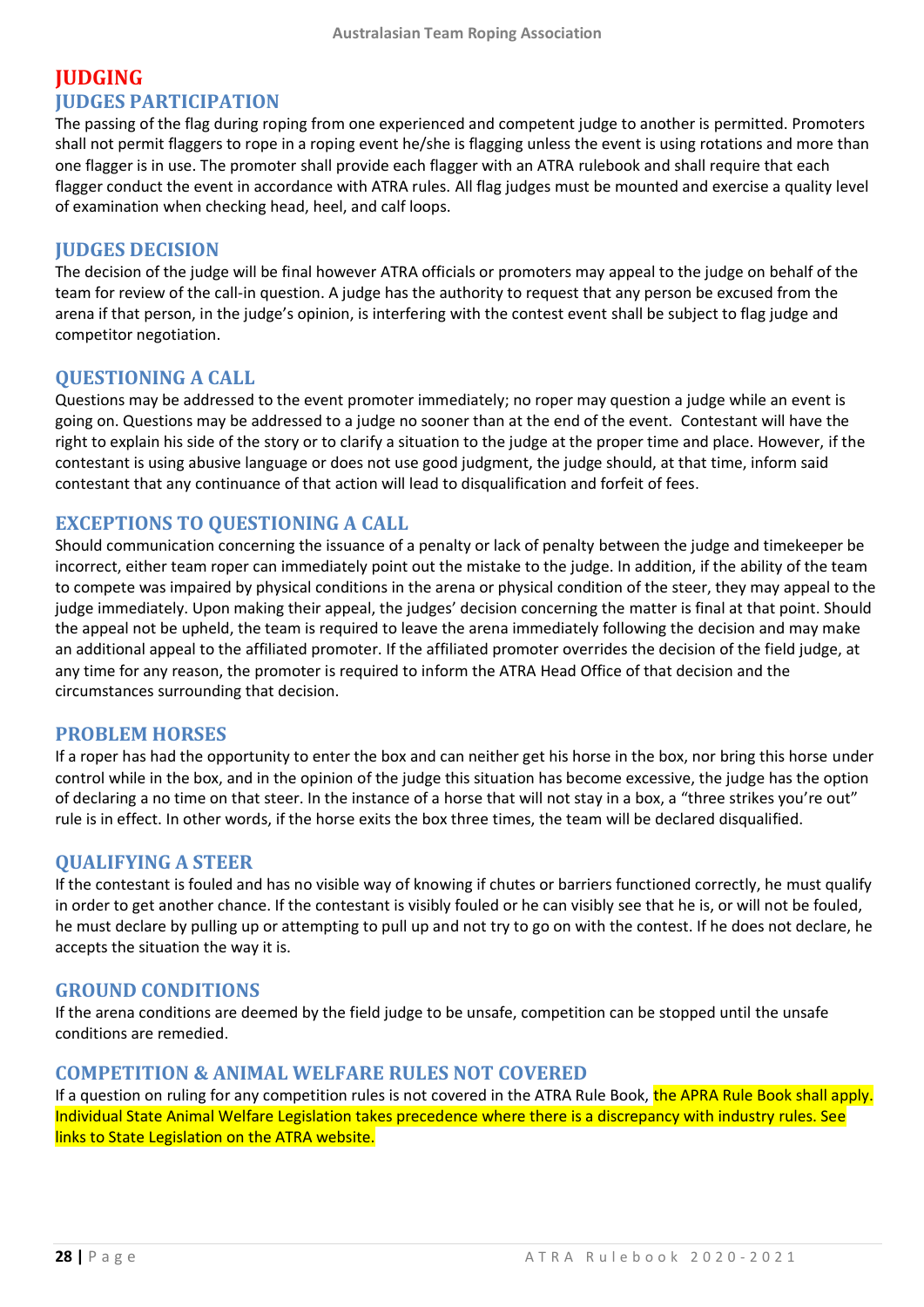#### <span id="page-28-1"></span><span id="page-28-0"></span>**BARRIER BARRIER FOULS ROPER**

Steer belongs to the ropers when they call for it regardless of what happens, except for mechanical failure and if, in the opinion of the judge, the roper is fouled by a rope barrier, If, in the opinion of the judge, the roper is fouled by a rope barrier, ropers shall get the steer back providing contestant declares himself by pulling up immediately.

#### <span id="page-28-2"></span>**BARRIER MALFUNCTION**

Should a barrier malfunction during the natural course of a competition, either for the roper or against the roper, the field judge may offer the option of awarding a rerun. If there is no question a barrier sounded prior to contestants leaving the box, or if there is no question a barrier sounded well after the contestant and steer have cleared their respective chutes and lanes, and the steer has been qualified in the field, the field judge may offer the option of awarding a rerun at the end of the round or removing the five (5) second penalty. However, there shall be no question or disagreement that this situation occurred.

#### <span id="page-28-3"></span>**LENGTH OF BARRIER**

All score line lengths are to be set by the promoter in accordance with arena conditions. Every effort should be made to avoid allowing any team to be outrun.

#### <span id="page-28-4"></span>**BROKEN BARRIER**

A five (5)-second penalty will be added for beating the barrier.

#### <span id="page-28-5"></span>**LINE JUDGE**

If a pull barrier is in use, there shall be a line Judge. The Line Judge shall have an ATRA rulebook and understand the rules.

#### <span id="page-28-6"></span>**HEELER BARRIER**

A heeler barrier shall be encouraged at all ATRA ropings. The heeling barrier shall not exceed the heading barrier by more than five (5) feet.

#### <span id="page-28-7"></span>**ANIMAL ESCAPES**

If any animal escapes from the arena, flag will be dropped, and watches stopped. Contestants will get animal back from a lap-and-tap start (no-barrier), and time already spent will be added to time used in qualifying. If time is not recorded, the decision of the flag judge shall be final.

#### <span id="page-28-8"></span>**ANIMAL ESCAPES HEADGATE**

If the gate fails to open in the first attempt, gateman must stop and wait for another nod from the roper. Whatever happens prior to his nod is not to be considered, (horse cannot break a barrier before the roper calls for the animal). If a chute hand inadvertently spills a steer, the header has the option of taking the next steer into the chute, or turnout that steer and take the next.

# <span id="page-28-9"></span>**MISCELLANEOUS RULES**

#### <span id="page-28-10"></span>**SPORTSMANSHIP**

ATRA reserves the right to disqualify any roper who does not act in a sportsmanlike, reasonable or professional manner. Disqualified ropers forfeit all fees.

#### <span id="page-28-11"></span>**HOME VIDEOS**

Recording for personal use will be permitted, however, unauthorized reproductions, or commercial sales of home videos are strictly prohibited.

#### <span id="page-28-12"></span>**DOGS**

No dogs allowed in spectator area or arena, dogs on premises must be leashed and remain in campsite only.

#### <span id="page-28-13"></span>**PEDDLERS**

There will be no unauthorized sales conducted on the roping grounds.